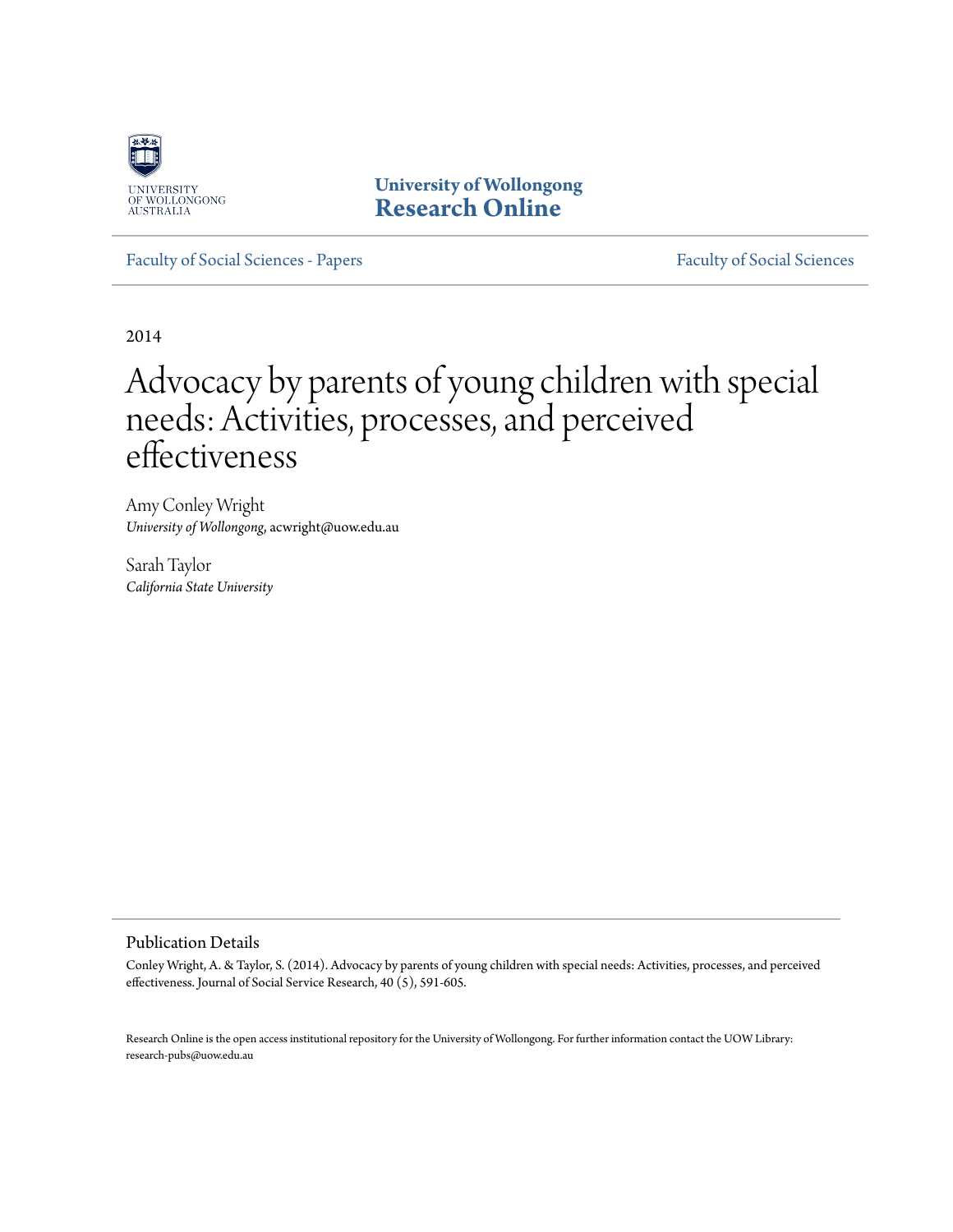# Advocacy by parents of young children with special needs: Activities, processes, and perceived effectiveness

# **Abstract**

This article examines parental advocacy for young children with disabilities using a subset of data drawn from a larger exploratory and descriptive study on parental advocacy for children with disabilities from birth to age 18 with a sample of 400 participants. Because this article focuses on parents of children from birth to age 6, only parents ( $n = 76$ ) meeting this criterion were selected. Data were collected through an online survey, with a snowball sample generated through e-mail lists and social media groups. The survey included questions on demographics, types of advocacy settings, perceived effectiveness of advocacy efforts, and an example of a successful advocacy effort. Parental advocacy was most common in schools, medical clinics, social services, and social media and involved processes such as educating oneself about the child's condition and rights for services, educating others including professionals, and making persistent efforts. These findings suggest advocacy on behalf of children with disabilities starts early and is important from birth to age 6. Policy and social work practice should help parents with support, knowledge, and skills to be effective advocates for their children. Future research is recommended to explore the relationships between advocacy, empowerment, coping, and resilience in parents of children with special needs.

#### **Keywords**

young, activities, parents, processes, advocacy, perceived, effectiveness, needs, special, children

#### **Disciplines**

Education | Social and Behavioral Sciences

#### **Publication Details**

Conley Wright, A. & Taylor, S. (2014). Advocacy by parents of young children with special needs: Activities, processes, and perceived effectiveness. Journal of Social Service Research, 40 (5), 591-605.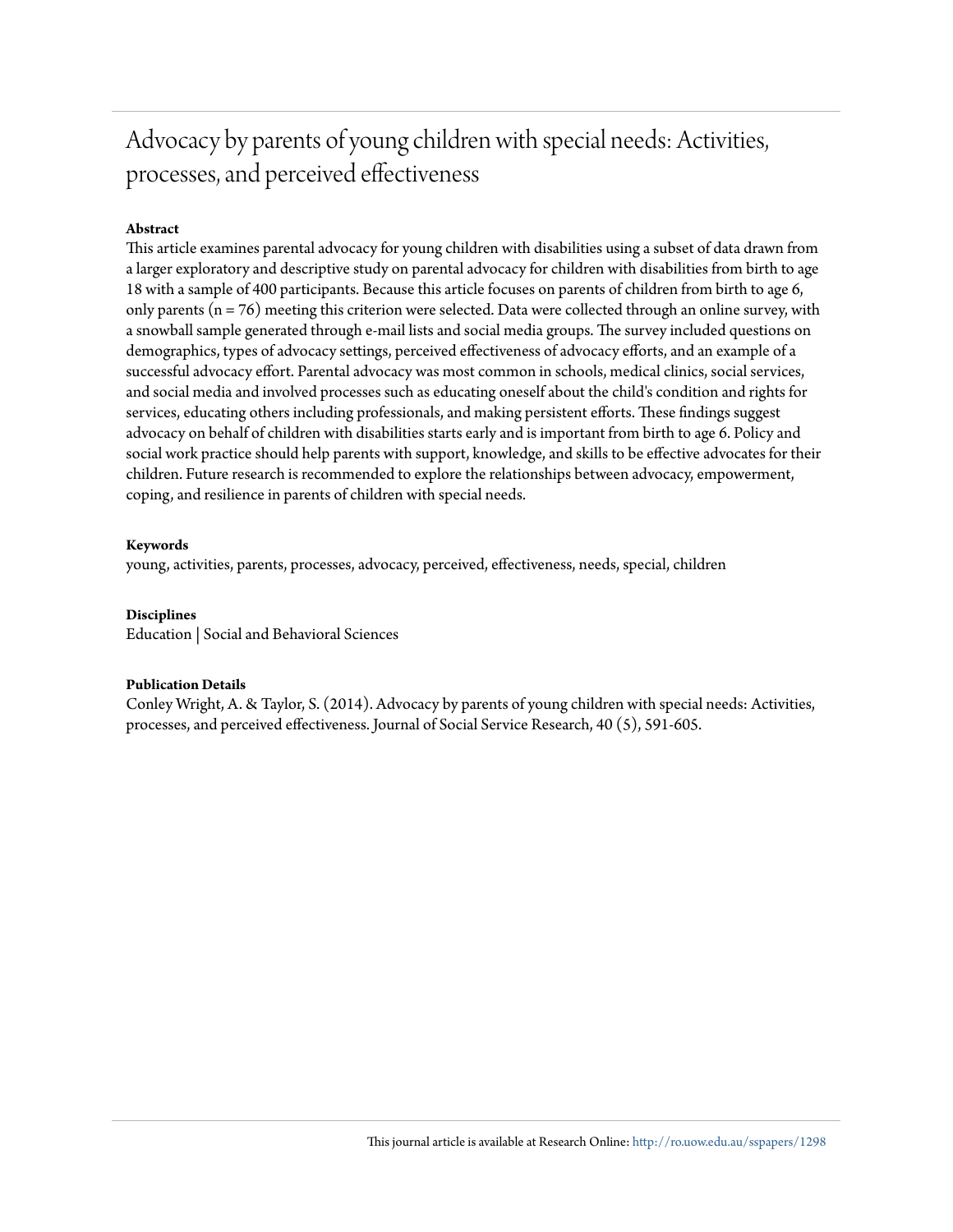Advocacy by Parents of Young Children with Special Needs:

Activities, Processes, and Perceived Effectiveness

Amy Conley Wright, MSW, PhD\* Senior Lecturer in Social Work, School of Health & Society University of Wollongong

Sarah Taylor, MSW, PhD Assistant Professor, Department of Social Work, California State University, East Bay

\*Corresponding author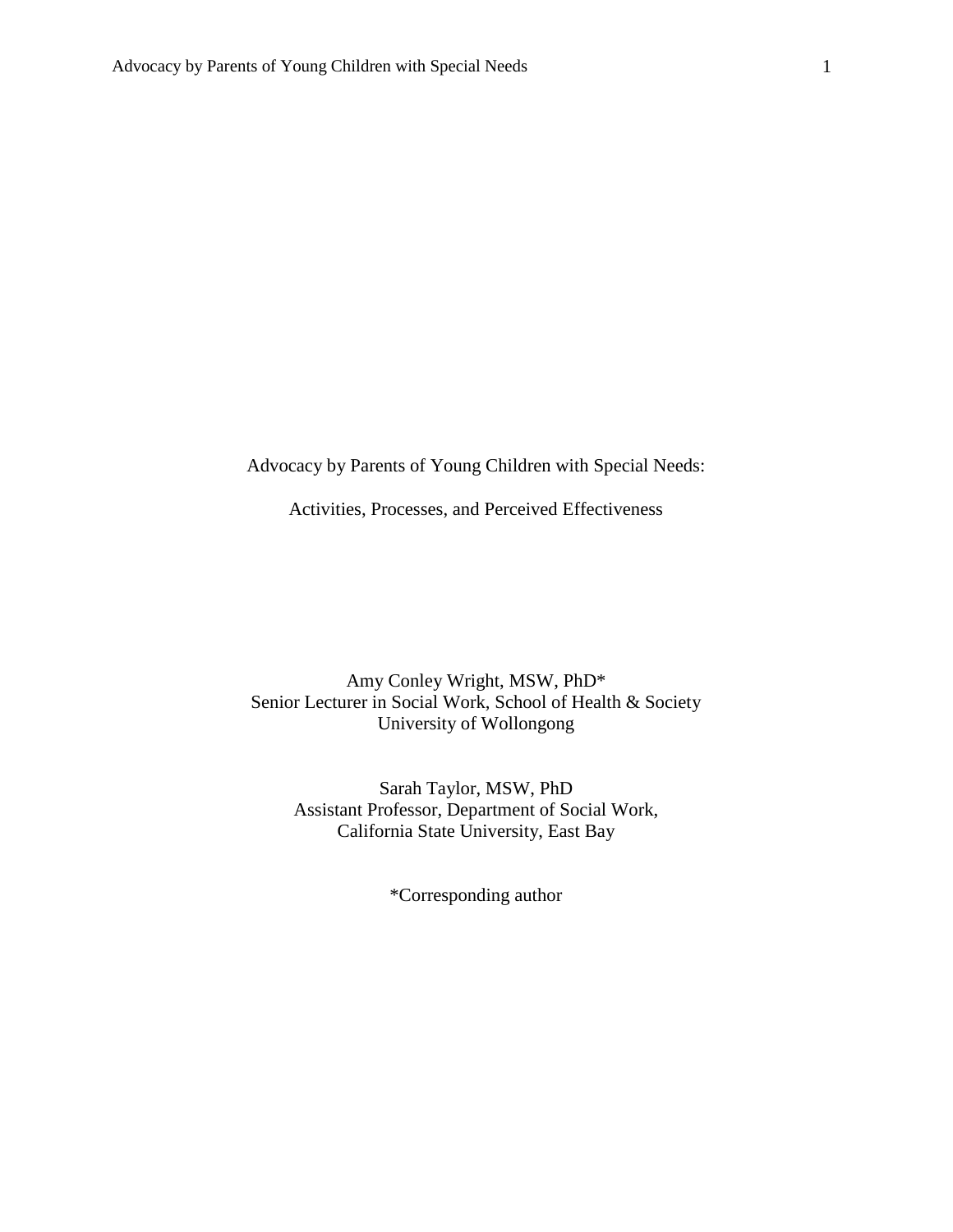# **Abstract**

This article examines parental advocacy for young children with disabilities. Drawn from a larger exploratory and descriptive study on parental advocacy for children with disabilities birth to 18, with a total sample of n=400, this article reports on a subset of responses (n=76) from parents of children birth to age 6 only. Original data was collected through an online survey, with a snowball sample generated through email lists and social media groups. Survey questions included questions on demographics, types of settings for advocacy, perceived effectiveness of advocacy efforts, and an example of a successful advocacy effort. Parental advocacy was most common in schools, medical clinics, social services, and social media. The primary processes found to be associated with parental advocacy are educating oneself about the child's condition and rights for accommodations and services; educating others, including professionals and the general public; and making persistent efforts. These findings suggest advocacy on behalf of children with disabilities begins early in life, and that policy and social work practice should help parents with support, knowledge, and skills to be effective advocates for their children. Future research should explore the relationships between advocacy, empowerment, coping, and resilience in parents of children with special needs.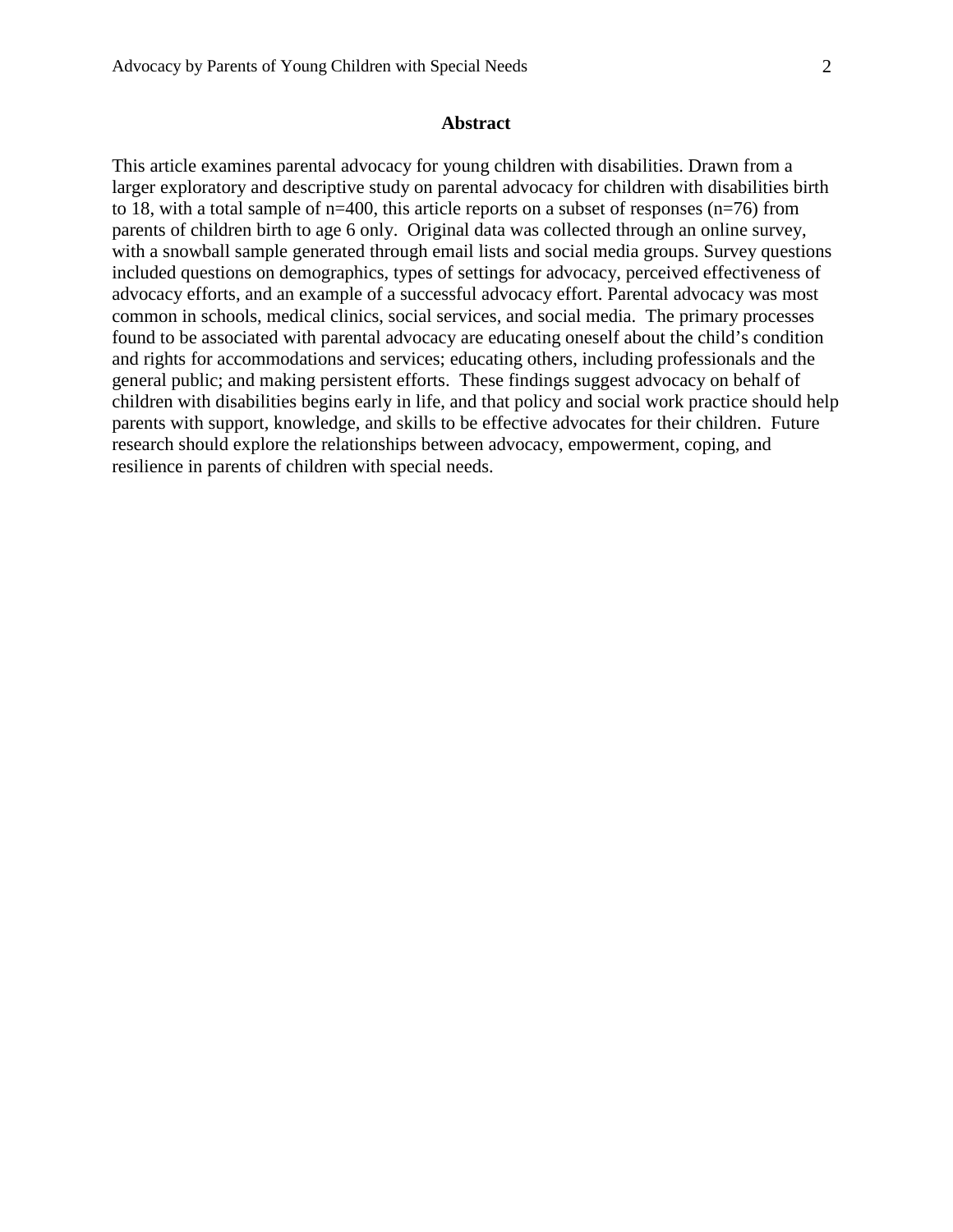A wealth of research has documented the challenges of raising a child with special needs, including relationship stress, financial difficulties, and mental and physical health problems (Olsson & Hwang, 2001; Rayner & Moore, 2007). Though this research has made an important contribution to understanding the problems associated with parenting a child with special needs, it has been critiqued as being overly focused on deficits, rather than strengths (Gupta & Singhal, 2004). This paper builds on an emerging literature that seeks to address this lacuna by exploring strengths, hope, coping and resilience in parents of children with special needs (Levine, 2009; Rivera, 2009). One branch of this literature suggests that advocacy, on behalf of one's child and to improve services for all children, may create a sense of empowerment while resulting in better service provision (Hess, Molina & Kozleski, 2006). This study focuses on the experiences of parents (n=76) of children ages birth to six, drawn from a larger sample of parents of children ages birth to eighteen (n=400), who responded to an online survey regarding their efforts to advocate for their special needs child.

#### **Introduction and Literature Review**

Early childhood is a time of critical development, forming the foundation for later life and influencing health, social, and academic outcomes. For children with disabilities, this period of childhood provides a particularly important opportunity for early intervention (Berlin, Brooks-Gunn, McCarton & McCormick, 1998). Yet disabilities are under detected in early childhood, with research suggesting that the majority of children may be undiagnosed until reaching school age (Sices, 2007). Furthermore, children with diagnosed delays are under served by early intervention programs (Rosenberg, Zhang & Robinson, 2008). Advocacy by parents during early childhood is crucial for encouraging appropriate diagnosis and treatment. Parental concerns have been demonstrated to be predictive of developmental problems (Tervo, 2005) and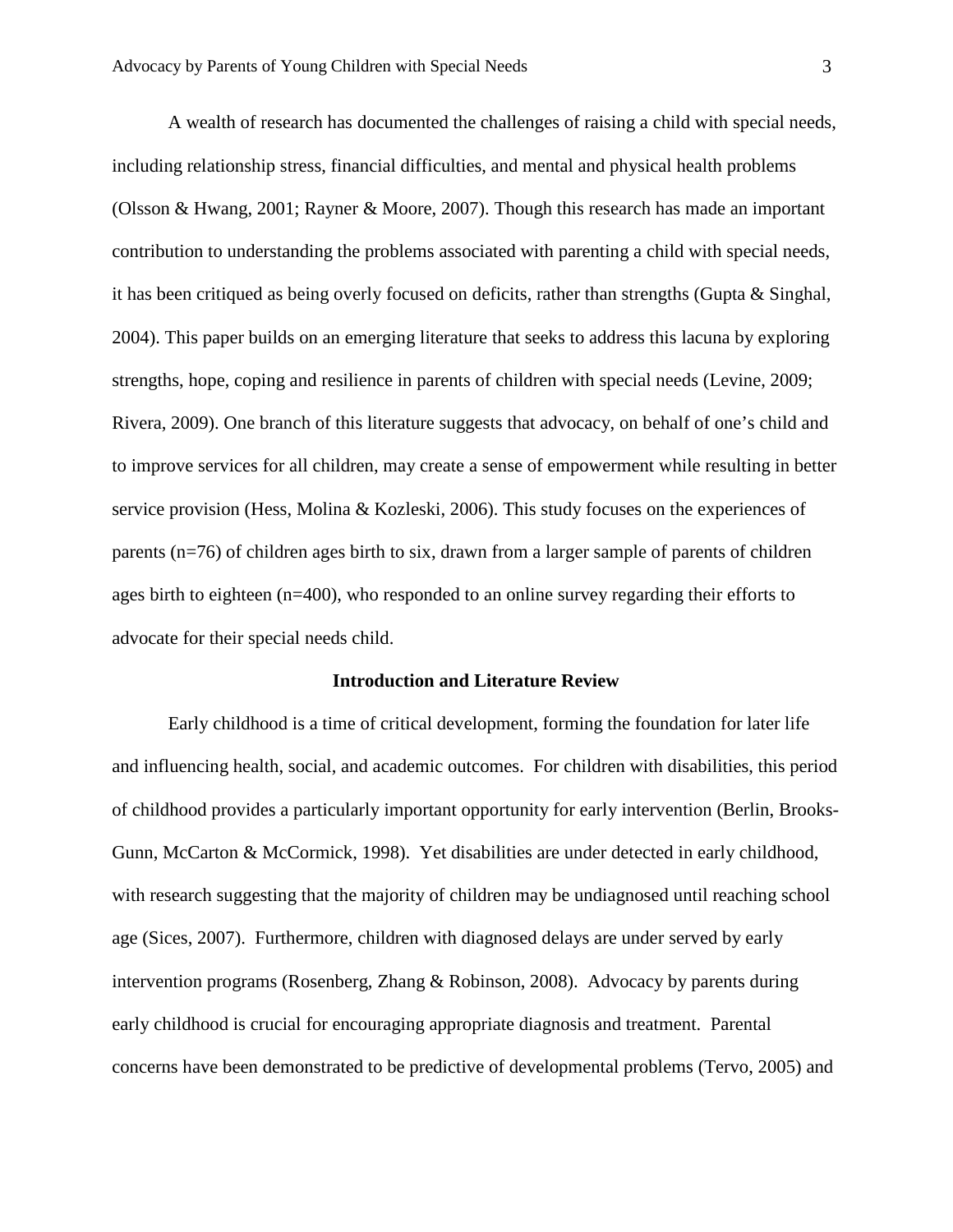as accurate as quality screening tests in terms of identifying potential delays and disabilities (Glascoe, 1999), with parents typically expressing concerns months or even years before receiving a formal diagnosis (Bailey, Skinner, Hatton & Roberts, 2000; Lock, Shapiro, Ross & Capute, 1986; Shevell, Majnemer, Rosenbaum & Abrahamowicz, 2001). Parental advocacy is necessary for ensuring that children receive the services they need to maximize their developmental potential.

Advocacy by families of children with special needs has been defined as "A non-violent empowerment and support process, through which families with disabled relatives can constructively express dissatisfaction and contribute to creative solutions to problems existing in human services systems" (Munro, 1991, cited in Nachshen & Jamieson, 2000, p. 39). Case advocacy may involve representing a child's interests through phone calls, office meetings, and letters (Balcazar, Keys, Bertram & Rizzo, 1996; Wang, Mannan, Poston, Turnbull, & Summers, 2004) as well as presenting reasons for educational or other accommodations and monitoring progress (Duquette, Stodel, Fullarton & Hagglund, 2011). Some parents may shift from case to cause advocacy, as they expand their focus to other individuals with disabilities by organizing with other parents (Mlawer, 1993).

Parents have been called the natural advocates for their children, due to their commitments and investments in their child's well-being (McCammon, Spencer, & Friesen, 2001). The need to advocate for children with special needs is more pronounced than for typically developing children (Mlawer, 1993). This advocacy expectation may be explicit, as with early intervention programs that prepare parents to be advocates for their children (Wang et al, 2004), or implicit in the design of policies that require parents to initiate the process of securing services for their children (Kalyanpur, 2000). Beneath this advocacy expectation is the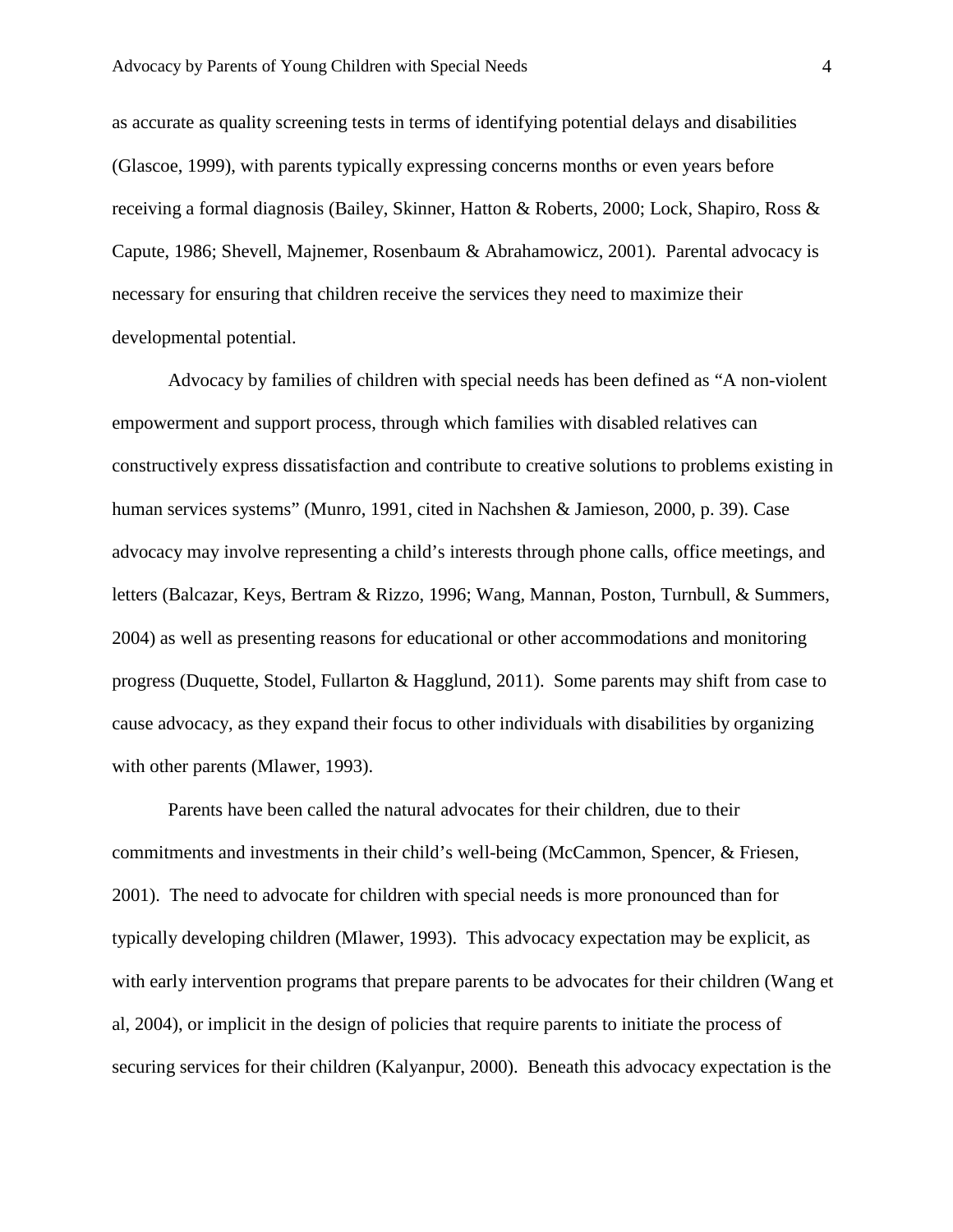assumption that parents have the time, interest, and inclination to assume this advocacy role, as well as the knowledge and skills to function within this role (Turnbull & Leonard, 1981). Others have argued against the advocacy expectation and have instead identified advocacy for children with special needs as the responsibility of professionals who have undertaken the responsibilities and developed the skills and knowledge to fulfill this role (Mlawer, 1993).

Whether or not parents elect to become advocates for their children may be related to their level of empowerment. Content analyses of definitions of empowerment identify the key concepts as self-efficacy, participation and collaboration, sense of control, meeting personal needs, understanding the environment, access to resources, and personal action (Dempsey & Foreman, 1997; Dunst, Trivette & LaPointe, 1992). The process of empowerment involves assessing personal power and taking control over one's life. Related outcomes can include improved abilities related to autonomy, decision-making, communication, and advocacy skills (Carr, 2011). It has been proposed that parents of children with disabilities can go through a developmental process of empowerment starting with identifying concerns about the child's development, then educating themselves and obtaining services, and finally in some cases engaging in efforts to assist other families and promote social change for other children with disabilities (Koren, DeChillo & Friesen, 1992). Self-efficacy, or the belief in one's abilities to achieve desired outcomes (Bandura, 1994), may be a particularly important aspect of the empowerment process. Parents' feelings of self-control about being able to secure supports and resources for their children has been found to be positively correlated with their judgments about their parenting abilities (Dunst, 1999). Parental empowerment and its expression through advocacy may promote coping and resilience, especially in early childhood as parents adjust to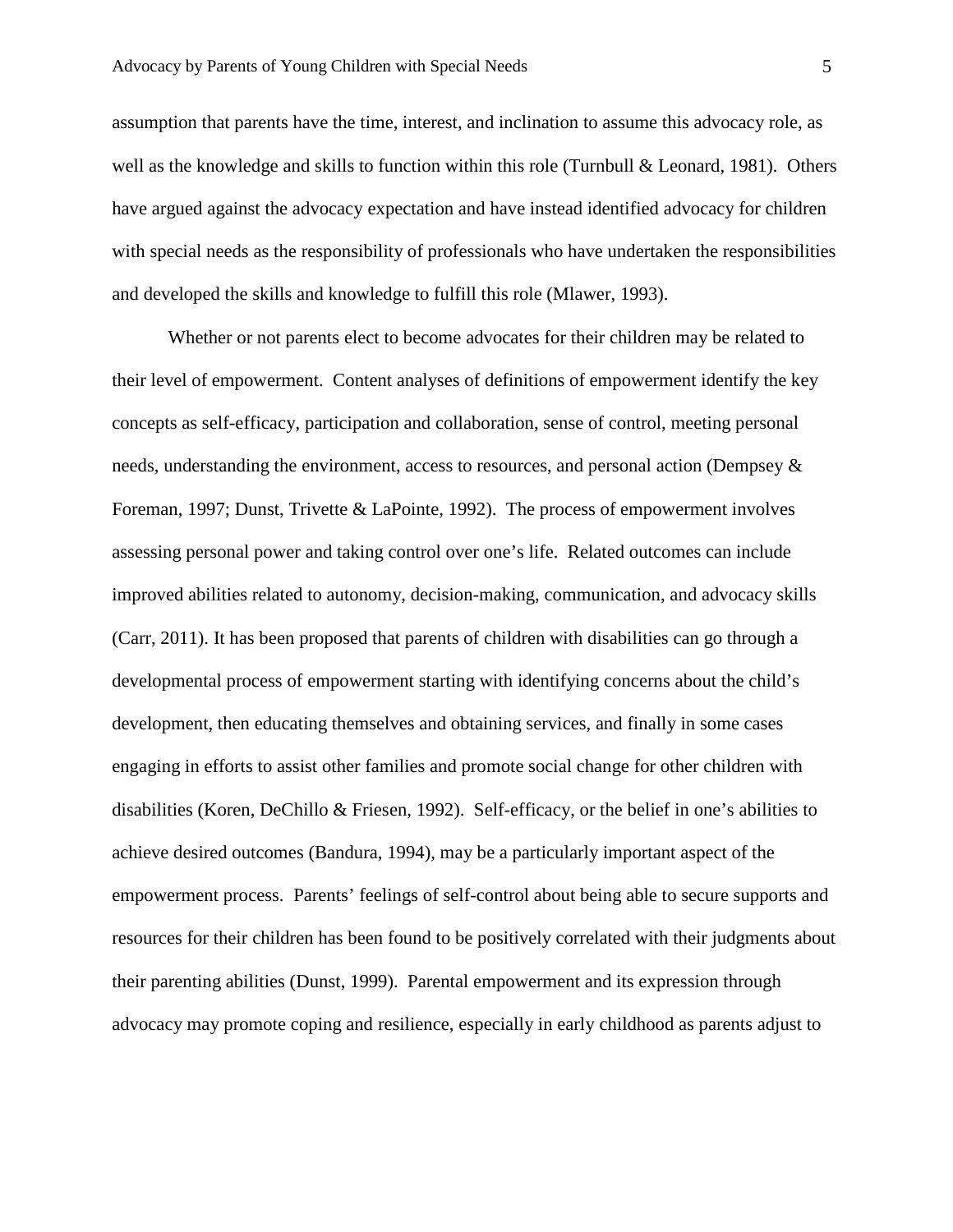the often overwhelming changes associated with becoming a parent, while also facing the challenges of caring for a child with special needs.

The exploratory research reported in this article is focused on the relationship between advocacy, self-efficacy, and empowerment. Whether parents choose to engage in advocacy may be influenced by their self-efficacy, or belief about their own abilities to serve as advocates for their children. Parents may feel empowered through their active efforts at self-education about their children's disabilities, attempts to secure appropriate services, and for some, their work to change public policies and social programs. This study begins to explore parents' feelings of self-efficacy and empowerment as related to advocacy.

Parents may become involved in advocacy after experiencing the distress of a diagnosis and feeling the need to mobilize for services (Resch et al., 2010). Others may become advocates after becoming dissatisfied with quality of their child's education (Wang et al., 2004). Advocacy is a dynamic process that changes based on the developmental needs of the individual with special needs. Young children need educational and social opportunities, like early intervention services. When children enter school, parents seek educational assessments and appropriate learning placements in the least restrictive environments. As children transition to secondary school, the focus of advocacy often shifts to community integration and preparation for adulthood, which may include supported or independent employment and living (Alper, Schloss & Schloss, 1995).

Parents of young children with special needs may receive support and training to become advocates for their children if they participate in early intervention or preschool programs funded through the Individuals with Disabilities Act (IDEA), Parts B and C. "Enhancing the capacity of families to meet the special needs of the infants and toddlers," (Bailey et al., 2006, p. 229) is a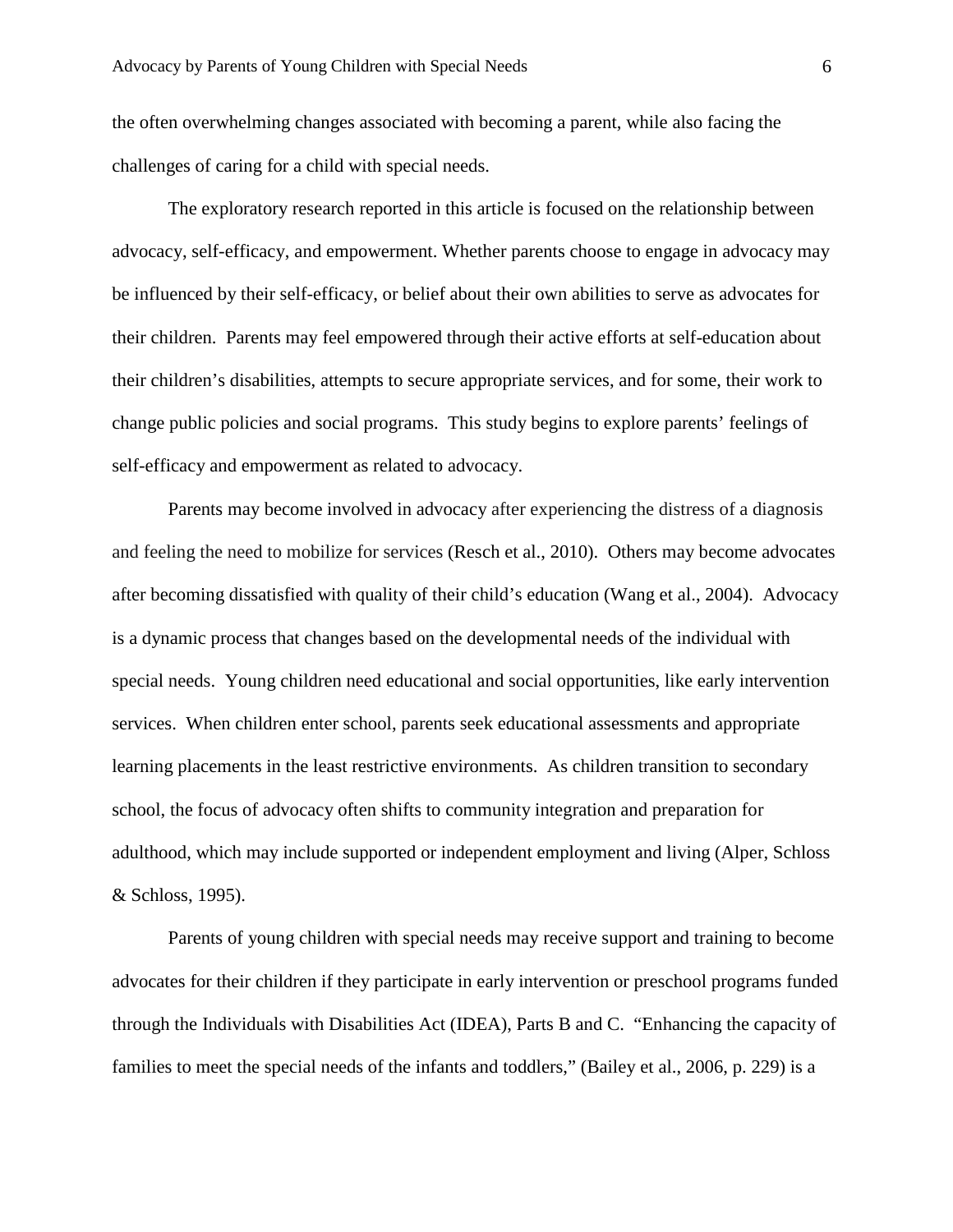specific goal of the IDEA legislation, and preparing parents to be skillful and effective advocates for their children has been interpreted as a key part of this. Evidence that programs have been successful in meeting this goal includes parents demonstrating knowledge of their rights, service options for their children, and what to do if they feel needed services are not being provided (Bailey et al, 2006). A nationally representative survey of primary caregivers of children around three years of age who were completing early intervention found that the majority strongly agreed (65%) or agreed (31%) that they knew how to advocate for their children, and that they strongly agreed (50%) or agreed (40%) that they knew what to do if they felt that their children were not receiving appropriate services (Bailey et al., 2005).

While many parents of children with special needs are actively engaged as advocates for their children, they may encounter challenges and barriers than make this process difficult. These include the psychological and emotional experience of advocacy and cultural orientations. Parents' reactions to advocacy may depend on their perceptions of this role. Those who find it difficult can experience advocacy as a stressor (Nachshen & Jamieson, 2000; Mlawer, 1993), whereas those who view advocacy as a coping mechanism may experience a reduction in stress when they achieve an advocacy success (Nachshen & Jamieson, 2000). Bennett and colleagues (1997) note that "parents are often dismayed at having to be such strong self-advocates to professionals" (p. 126). Parents can find that the role of advocate puts them in an uncomfortable adversarial relationship with professionals (Bennett, Deluca & Bruns, 1997; Trainor, 2010). Fear of being labeled as 'trouble' or being in the spotlight may hold some parents back from advocacy (Resch et al., 2010). This can be especially difficult for parents with cultural orientations that highly esteem professionals; some cultures perceive professionals as a source of unquestionable knowledge and parents may not expect to be treated as an equal and collaborator in making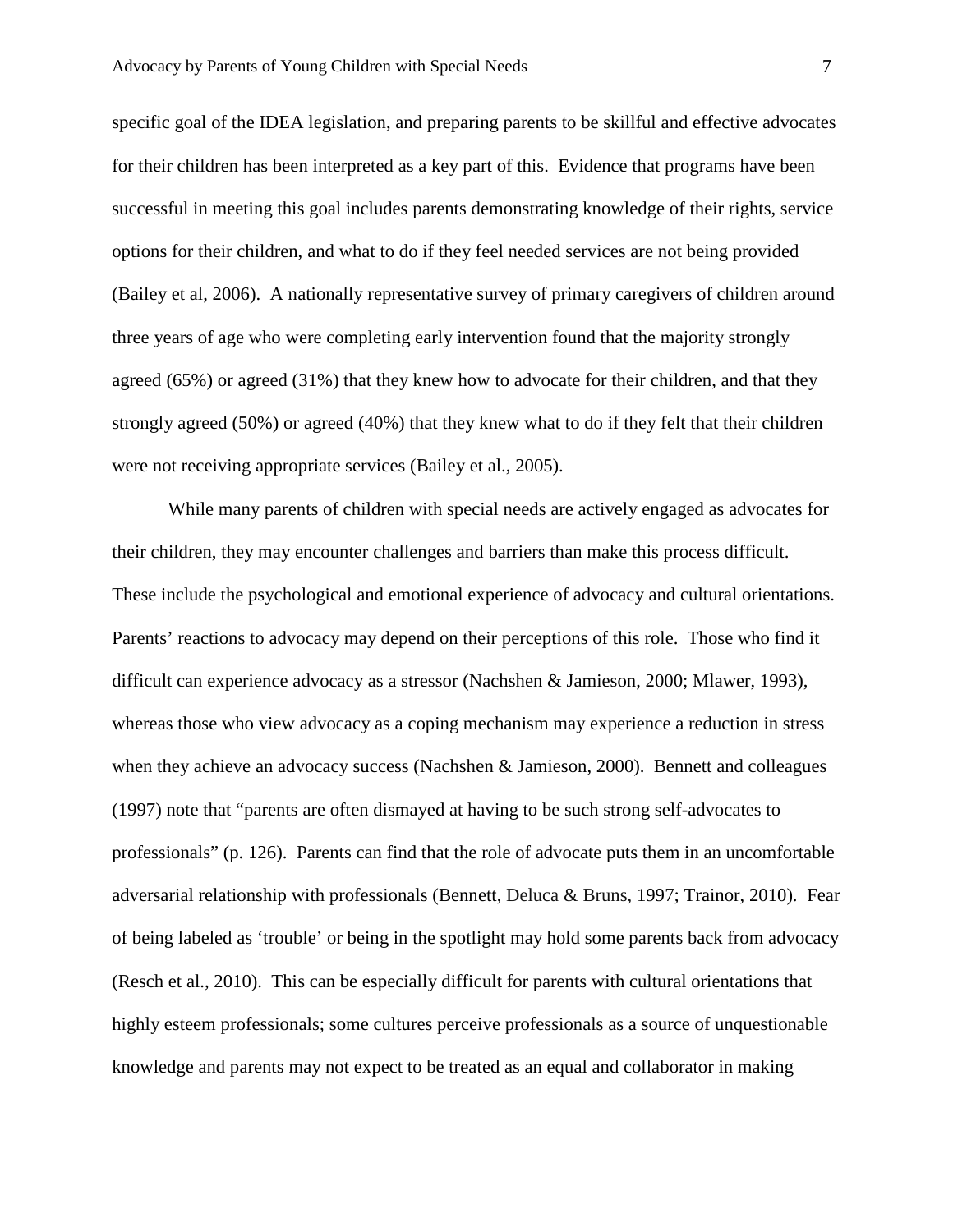decisions on behalf of their child. Moreover, the level of assertiveness needed for advocacy can conflict with cultural norms (Kalyanpur, 2000).

Economic status and logistical issues can also be a source of barriers to parental advocacy. High-income parents may be able to meet their child's needs for extra support by paying for services, whereas lower income parents generally must request these types of services from schools and can be labeled as difficult (Coots, 1998). Yet those with middle income may be in the most difficult situation, with challenges paying out of pocket and fewer subsidies (Resch et al, 2010). Lower income families may have more difficulty recognizing needs related to their children's development, a necessary antecedent to advocacy, due to the presence of other unmet needs in the family (Dunst, Trivette & Deal, 1988, cited in Mlawer, 1993). Finally, logistical issues can present challenges, particularly for low-income families. Schools may schedule meetings at short notice and at times difficult for parents to attend (Linan-Thompson & Jean, 1997; Harry, Allen & McLaughlin, 1995), particularly for lower income families with less ability to change work schedules (Lareau & Shumar, 1996). Reading level of materials sent to parents may not be appropriate and comprehensible (Harry, 1992; Leung, 1996; Linan-Thompson & Jean, 1997), particularly when non-English speaking parents are sent materials in English only (Weiss & Coyne, 1997). Behavior of professionals may also serve as logistical deterrents to advocacy, including limited time for conferences; emphasis on documents rather than participation; and use of professional jargon (Harry, Allen & McLaughlin, 1995).

Parent support groups and organizations, via the Internet and in person, are a key source of support for parents in their role as advocates. Parents may gain access to information on disabilities and methods for approaching special education that can result in more strategic advocacy (Trainor, 2010). They may form social relationships with other parents to provide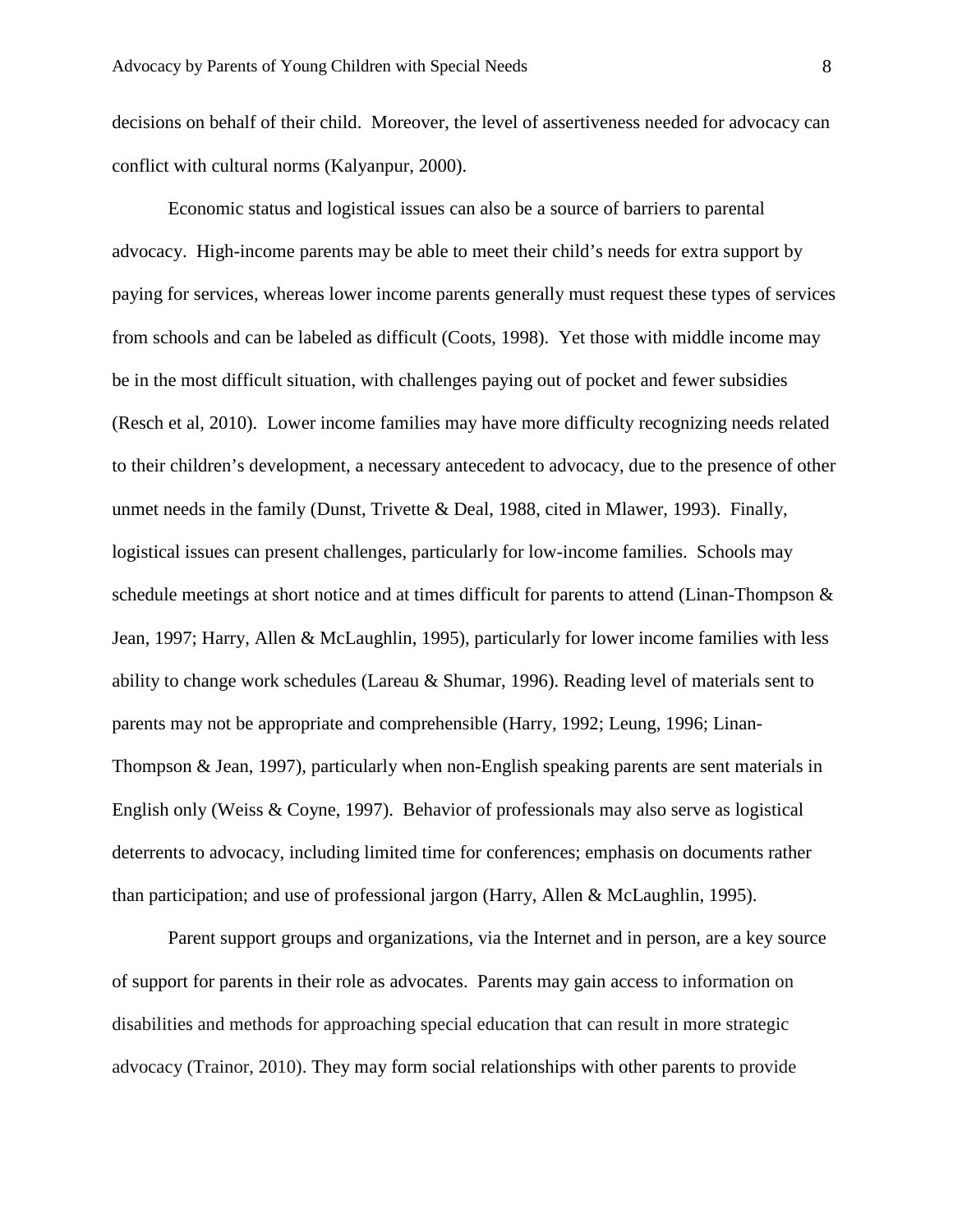mutual support and reduce feelings of social isolation (Black & Baker, 2011). Parent groups can also provide specialized trainings and offer a chance to join with other parents for collective action (Madden, 1995).

Parental advocacy can and has resulted in important outcomes at the micro and macro levels. At the micro level, advocacy can result in improved services for the child and better quality of life for the family. While many parents may focus on advocacy for their child only (Kalyanpur & Harry, 1999; Vincent, 2000), for some, the personal becomes political, as advocacy becomes activism (Zaretsky, 2004), and involves joining with other parents to transform systems and encourage more responsive services. At the macro level, parental advocacy can promote legislative changes, improved public awareness and community education, and more funding directed at disability services and research (Balcazar et al, 1996; Black & Baker, 2011).

Given the importance of parental advocacy, particularly in the early years, a better understanding is needed about the contexts in which parents of young children advocate for their children and the advocacy processes in which parents engage. This study addresses the following research questions:

1) What are the settings in which parents advocate for their young children?

2) What are their levels of perceived effectiveness in different settings?

3) Are there basic processes related to advocacy across different settings, and if so, what are these processes?

The authors hypothesize that as parents improve their knowledge and skills, the perceived effectiveness of their advocacy efforts may contribute to a developmental empowerment process that may ultimately promote positive outcomes, including coping and resilience. This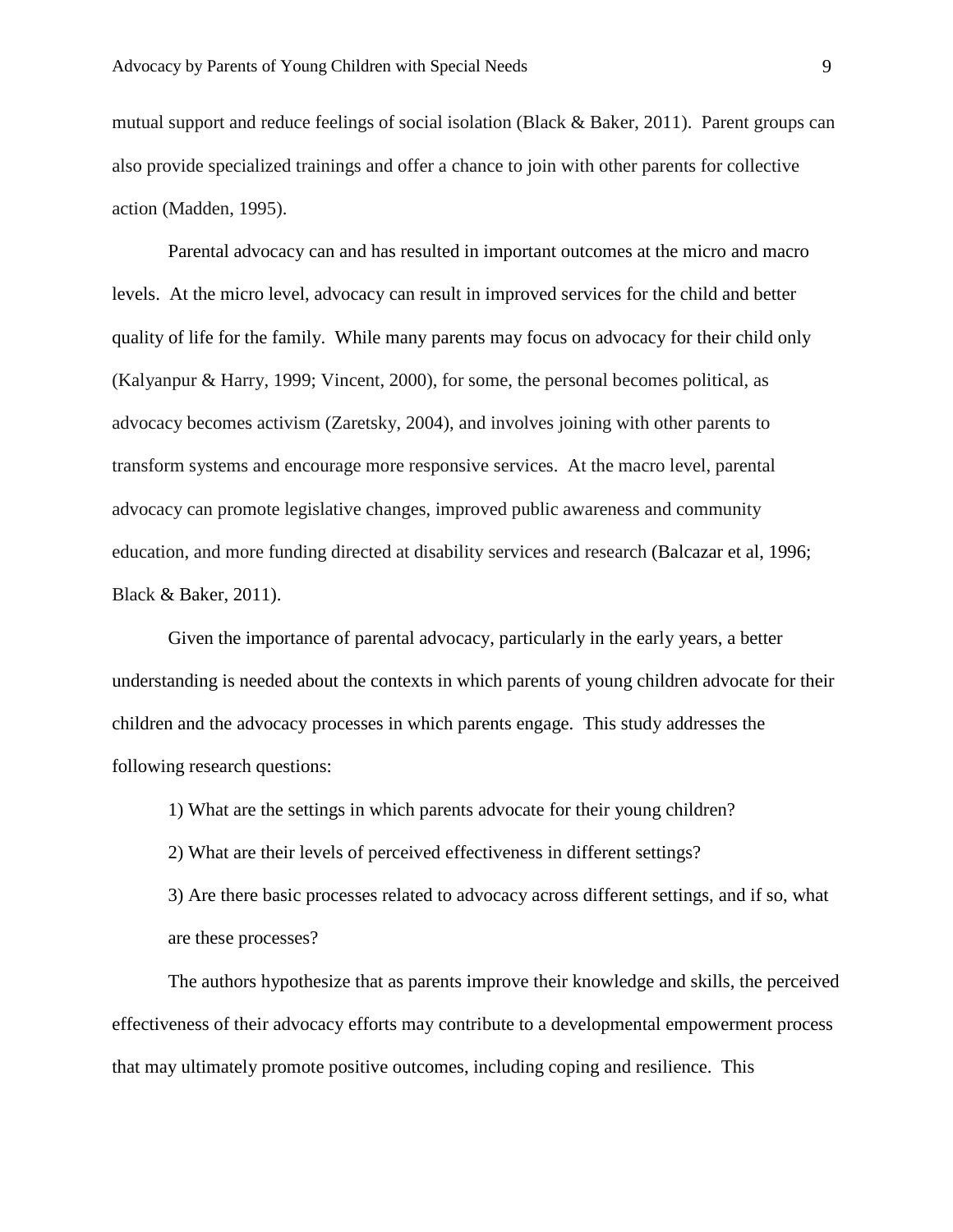descriptive, exploratory research lays the foundation for exploring the issues of empowerment, coping, and resilience in greater detail through a follow-up interview portion of this study.

# **Methods**

The study received IRB exemption from San Francisco State University and California State University, East Bay, in September 2012. A 20-minute anonymous online survey was released via Surveymonkey [\(www.surveymonkey.com\)](http://www.surveymonkey.com/) in October 2012. The online survey link was sent to email lists and Facebook groups for parents of children with special needs, of which the second author is a member, and individuals were encouraged to forward the link to other parents. A snowball sampling strategy was utilized because this is a difficult to locate population (Babbie, 2010). Based on the geographic distribution of study respondents, this snowball sampling strategy was effective in soliciting participants from 38 states and six countries.

# **Measures**

Participants completed a general survey about parental advocacy. While the survey was completed by parents of children ages birth to 18 (n=400), this article only reports on a subset of the survey data from parents of children ages birth to  $6 \text{ (n=76)}$ . The survey consisted of 18 questions, and was intended to be completed in 15 minutes or less. It was designed to be as brief as possible to maximize the number of responses. Shorter web-based surveys generally have higher response rates (Weimiao & Yan, 2010). The survey was developed through formal and informal conversations with academic colleagues and parents of children with special needs. Many of the demographic questions were drawn from Surveymonkey's extensive database of pre-tested questions. The reliability and validity of survey items was not determined.

Questions were primarily close-ended (i.e. demographics, rating scales, etc.). An example close-ended question is: *In which settings have you advocated for your child (please*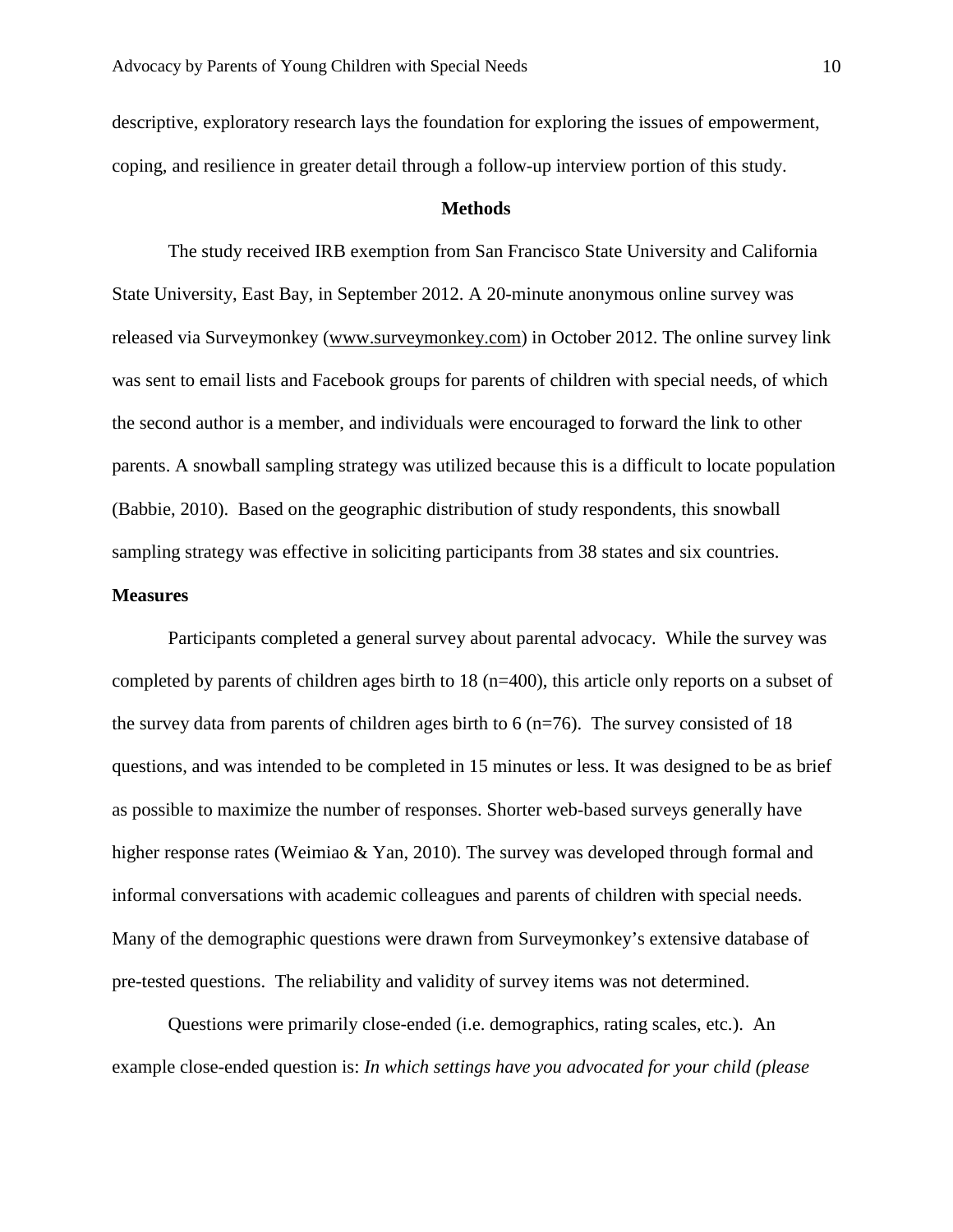*check all that apply): schools, medical clinics, social services, churches, rallies or other community events, politician's offices, social media, other.* This question was followed by another close-ended question: *For each setting you selected above, please rate how effective you felt your advocacy has been in that setting, with 1 being totally ineffective and 5 being highly effective.*

Given the study's theoretical framework, which emphasizes self-efficacy, parents' perceptions about the effectiveness of their advocacy efforts was seen as most relevant. Thus, the survey instrument did not prompt parents with a definition of effectiveness or try to measure outcomes of their efforts in an objective sense. The exploratory nature of this study, as well as planned future research in this area, will allow for the development a concept of effectiveness related specifically to parental advocacy for children with special needs that is grounded in data. To begin to develop the concept of what parents perceive as effective advocacy, the survey included one open-ended question: *Please describe, in as much detail as you can, your advocacy in one of the settings you described as effective or highly effective. How did you get involved? Who, if anyone, did you collaborate with? What happened? How did you feel about your efforts?*

Fifty of the 76 parents answered this open-ended question. These responses were categorized by setting: schools, medical or rehabilitative/social services, community, and social media, political, and other settings. Throughout the qualitative findings section, direct quotes from parent responses are provided, with only minor corrections to clear typos or misspellings.

# **Sample Characteristics**

Of the 400 participants who responded to the survey, 76 were parents of children under age six. The geographic distribution of the 76 parents of children under age six was slightly less diverse than in the larger study sample of 400 parents in that fewer were from outside of the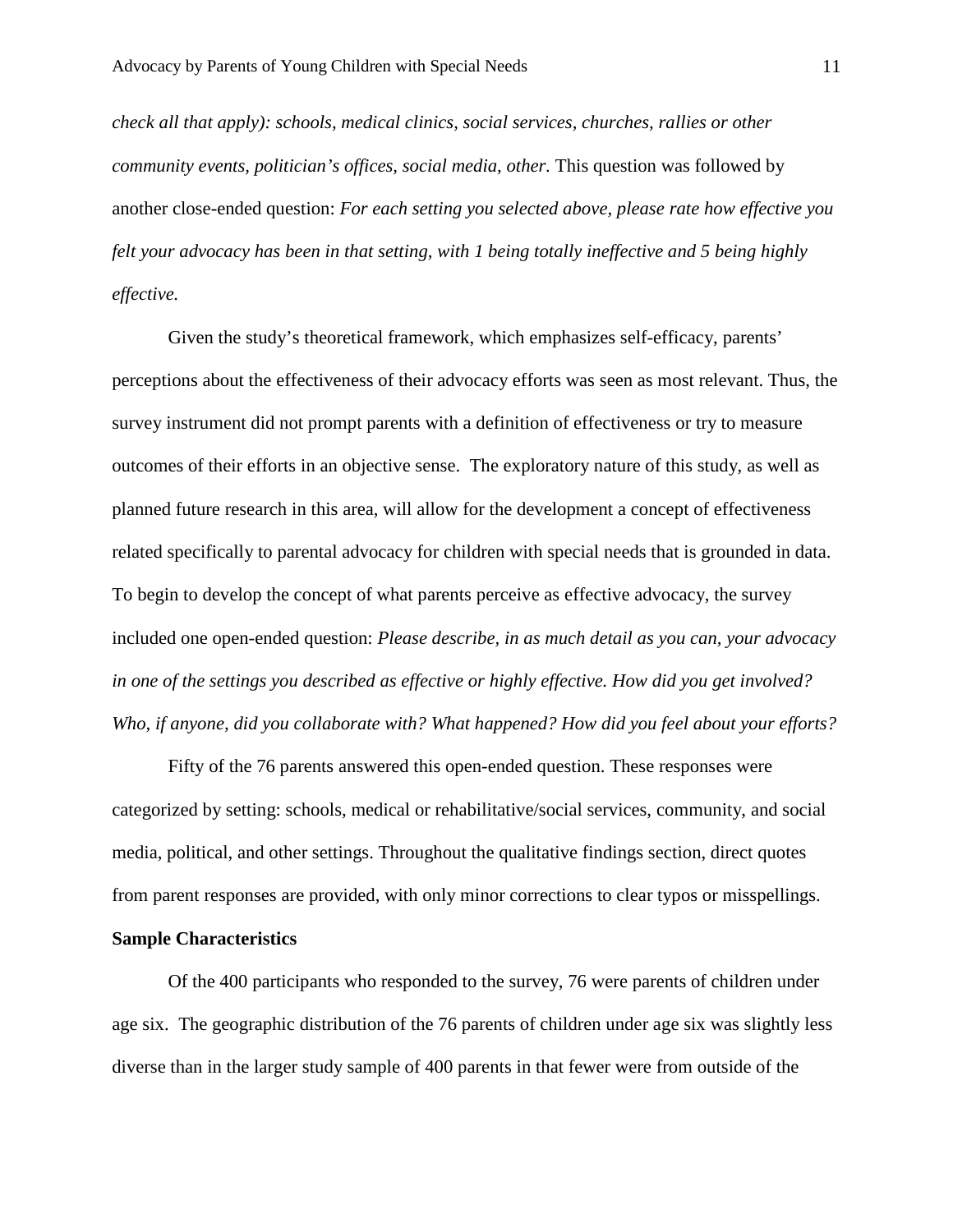U.S., and only 24 states were represented, with about 28% being from California (where the second author resides). The remainder of the data presented here, including sample characteristics, focus exclusively on the sub-sample of 76 parents of children under age six.

The survey asked about race/ethnicity using an open-ended question: "Please describe your race/ethnicity." The participants were overwhelmingly European American/White (79%), with the remainder being Latino American (15%), and less than 1% being Asian American or multiple races/ethnicities. Five participants declined to state their racial/ethnic identity.

Nearly all of the parents (95%) were female, and 91% were married or in a domestic partnership. Close to one-third (32%) reported an income of \$50,000-\$74,999. More than a quarter of the sample (27%) had an income below \$50,000, and just over 40% had an income above \$74,999. The majority of participants in this sample were employed. Approximately onethird (32%) of the participants reported working 40 or more hours per week, and 26% reported working 1-39 hours per week. This sample is more affluent than the United States population of families in general who have children with disabilities, of whom approximately 30% are living in poverty (Murphey, Cooper & Moore, 2012).

An overwhelming majority (90%) of the parents reported having only one child with special needs. A little more than half (55%) of the parents reported having a child between the ages of four and six years old. Approximately 40% had a child between the ages of two and four. The remainder had a child under age two.

About half of the parents reported having a child with a chronic medical or physical health need. Close to one-third (30%) of the parents described their child as medically fragile. A little less than half (45%) had a child with a developmental or intellectual disability, not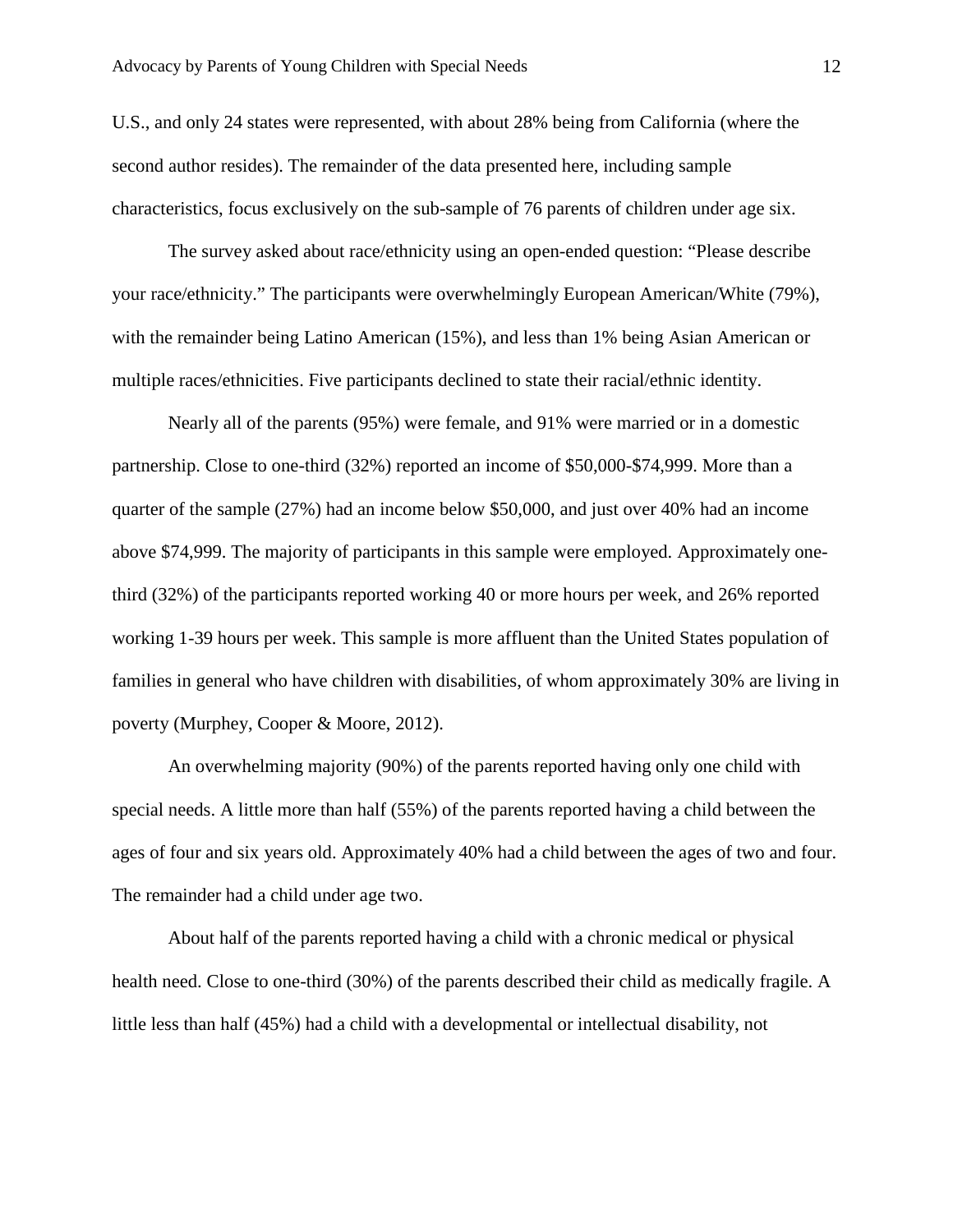including autism. About one-third described having a child with autism. Participants could check more than one disability category, as many children have multiple disabilities.

# **Data analysis**

Data analysis for the close-ended questions was conducted using descriptive statistics through Surveymonkey [\(http://www.surveymonkey.com/\)](http://www.surveymonkey.com/). Data from the open-ended question were analyzed using qualitative grounded theory methods, such as constant comparison (Dye, Schatz, Rosenberg & Coleman, 2000). Efforts to ensure the reliability and validity of the analysis included assessing inter-rater reliability of the team's coding work and peer debriefing (Miles & Huberman, 1994). Inter-rater reliability was assessed through numerous conversations between the co-authors, who independently developed broad categories for analysis of the data. A detailed coding scheme was not necessary for analysis of participants' relatively brief responses to the one open-ended question in the survey. The authors shared their broad categories and reached agreement on which categories to use in analysis. The authors met by phone and via email exchanges to address coding-related questions as they arose. Peer debriefing was done through conversations with academic colleagues and parents of children with special needs. These conversations centered on preliminary findings, areas of potential focus for additional analysis, and suggestions for future research.

# **Quantitative Findings**

The focal point of the survey was on parents' advocacy activities. The close-ended questions were primarily intended to provide information about the settings in which parents engaged in advocacy activities, and their perceptions of its effectiveness (in response to research questions 1 and 2). Table 1 shows the settings in which parents advocated for their children and parents' perceptions of the effectiveness of their advocacy efforts. Nearly three-quarters of the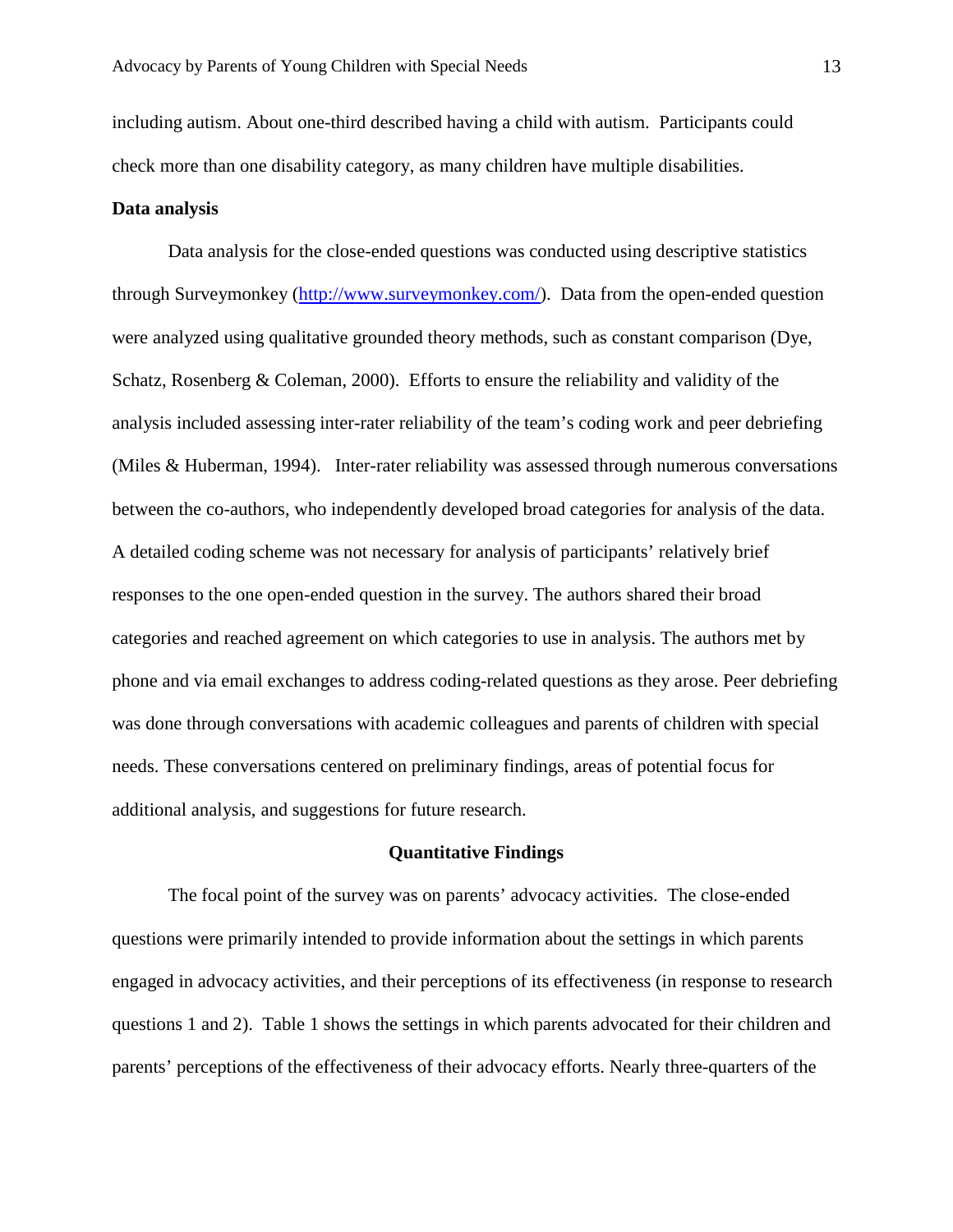parents advocated for their children in schools (71%) and medical clinics (73%). The next most frequent sites for advocacy were social services (58%) and social media (51%). Interestingly, more than one in five parents (22%) have advocated for their children in politicians' offices, indicating a possible macro focus for parents' advocacy.

In response to the question about levels of perceived effectiveness of advocacy efforts in different settings, the most frequently selected settings for "highly effective" advocacy were schools (19%), medical clinics (18%), and social media (13%). Table 1 shows the full responses to this question.

# Insert Table 1 about here

#### **Qualitative findings**

To address research question 3, about whether there are basic processes related to advocacy across different settings and what those processes are, the survey asked parents to provide a short response to an open-ended question about their advocacy in a setting that the participant described as effective or highly effective. The participants were asked to describe, in as much detail as possible, how they became involved, with whom (if anyone) they collaborated, what happened as a result of the advocacy, and how they felt about the advocacy effort. This section describes main themes that emerged on the basic processes of parents' advocacy, with examples.

# **Advocacy in Schools**

Fifteen parents described their advocacy in schools for their children. Parents discussed their efforts to gain access to occupational, speech, physical and other needed therapies, as well as to secure appropriate classroom placements. Parents employed three main techniques to advocate for their children: 1) educating, building rapport, and meeting with teachers and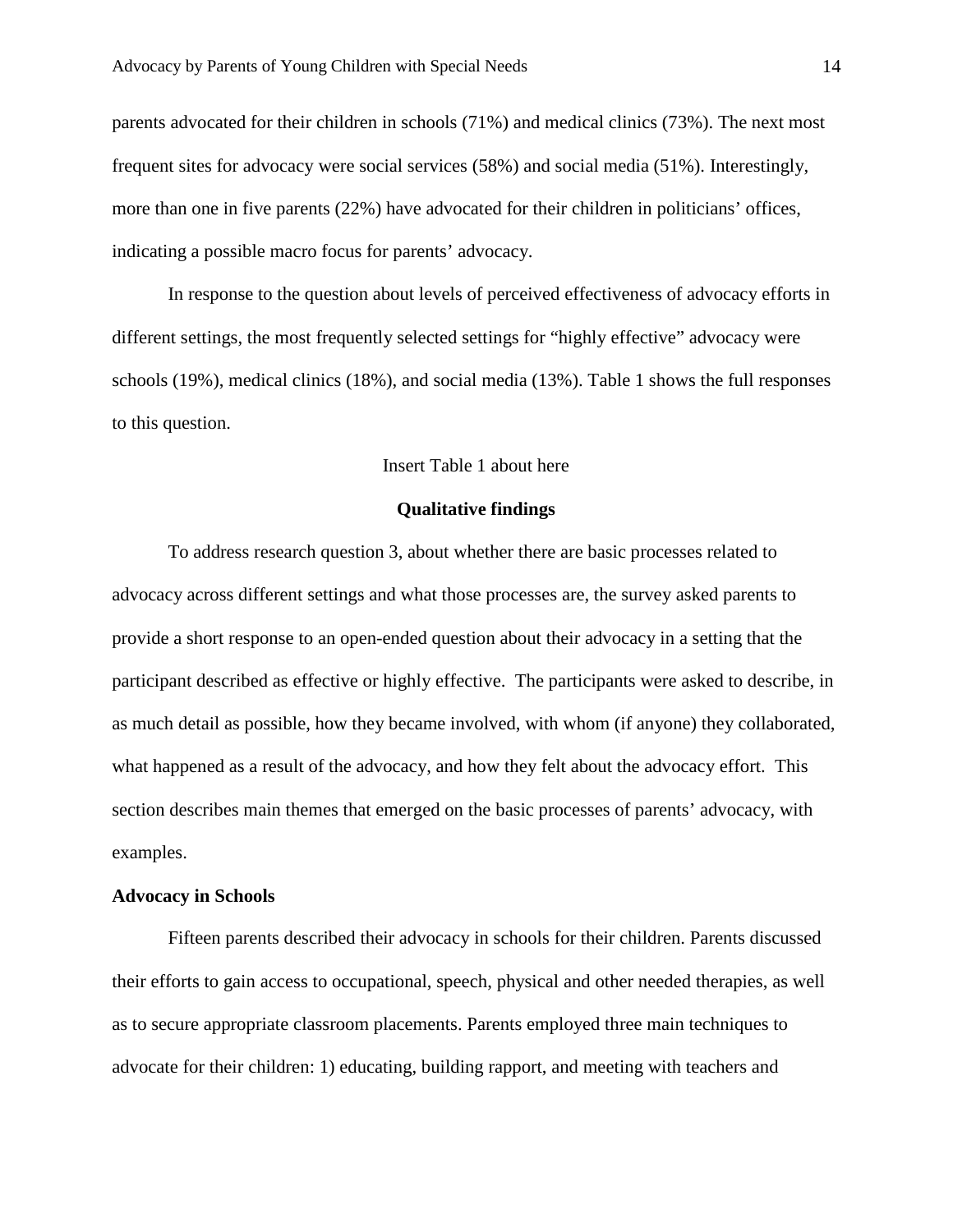principals; 2) becoming familiar with special education law; and 3) collaborating with professionals outside the school and/or bringing advocates and supporters to Individualized Education Plan (IEP) meetings. Though parents described their efforts as successful, several expressed frustration about the time it takes to be an effective advocate and the stress they experience.

Parents commented on their efforts to build positive relationships with school staff and to educate them about their child's needs. One parent wrote, "I work hard to be appreciative of the work that school staff are already doing and help them to know how they have helped my son. I talk of positive changes and growth that I have seen in my son. I am polite but firm." Another said, "In her school I went in and talked with them, taught them about Rett Syndrome and my daughter. I took ideas from other parents and websites associated with Rett Syndrome. They were very receptive and helped me to make sure she was and would get everything that would benefit her."

Some parents described their need to become experts in special education policies and procedures. For example, one parent wrote, "I advocate for my son in every single IEP meeting that we attend. First, I have become more educated about the IEP process, the rights provided my son with an IEP, etc. I have attended a Wright's Law training." Parents often felt that this expertise was essential to getting their children access to needed services, as described by this parent:

My son was not receiving OT services from the school for a period of 6 weeks after his therapist went out on a medical leave unexpectedly. I wrote a letter and requested an emergency IEP. During the meeting I let them know they were not in compliance with the IEP and I requested an outside provider. The school district agreed to pay for the outside provider. If I would not have advocated, my son would not have received service for 5 months since that is what happened with other kids at his school.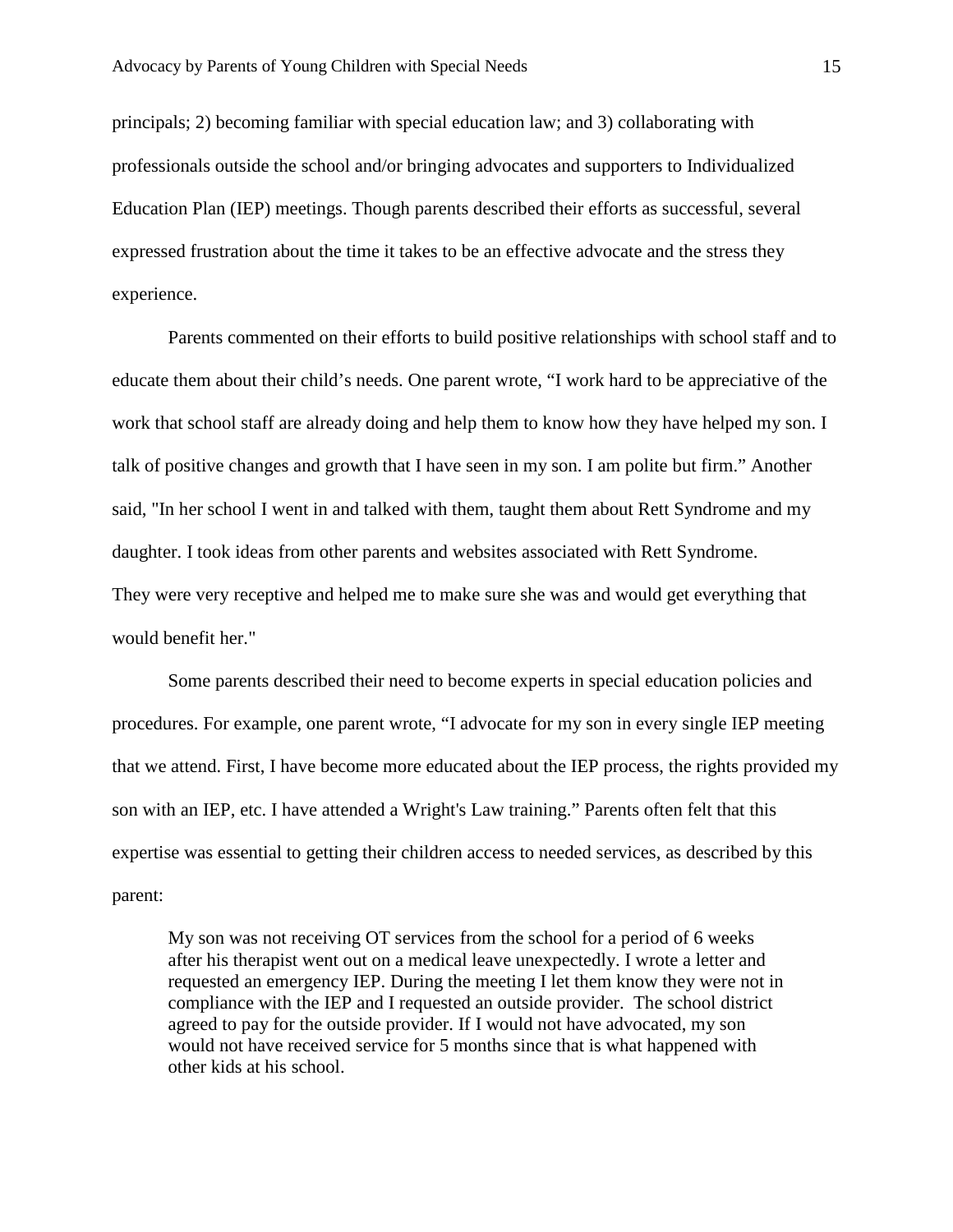Several parents noted that they discussed their child's needs in formal and informal settings with therapists, doctors, psychologists, lawyers, special education advocates, and other parents to learn more about the services their children should be receiving, and to understand their child's rights with regard to accessing the services at school. A few parents also described bringing these professionals to IEP meetings to present expert opinions or provide moral support. This parent wrote about her successful efforts to secure an appropriate placement for her child:

In an IEP meeting, my 3 year old with Down Syndrome was going to be placed in a classroom with Severely Handicapped Students because of lack of space in a different special needs classroom. My son is not Severely Handicapped and was not a good fit in that classroom--there would have been no motivation for him to grow. It was the answer to the problem in our school district to just get him placed. We would not sign the IEP. Called an additional meeting, took an attorney and a Down Syndrome Advocate. Ended up with the best classroom placement ever. I have learned to not take NO for an answer!

Despite the effectiveness of parents' advocacy efforts, some parents commented

on feeling stressed by the need to advocate in order to obtain needed services. One parent

#### wrote:

I feel exhausted and upset that sometimes I have to work very hard and "jump through hoops" and navigate extensive laws to get services for my daughter. I feel that so many parents don't have the time to do this, and it is not fair that some children get the services they are entitled to and others don't.

Another parent commented, "I have been continually amazed at the amount of effort that

I have to put in to get an ideal program for my child…It also is distressing that I have to

work as hard as I do to be sure she gets the education she deserves."

#### **Advocacy in a Medical or Rehabilitative/Social Services Setting**

Seventeen parents described efforts to advocate for their children in a medical or

rehabilitative services setting as an example of an effective or highly effective advocacy effort.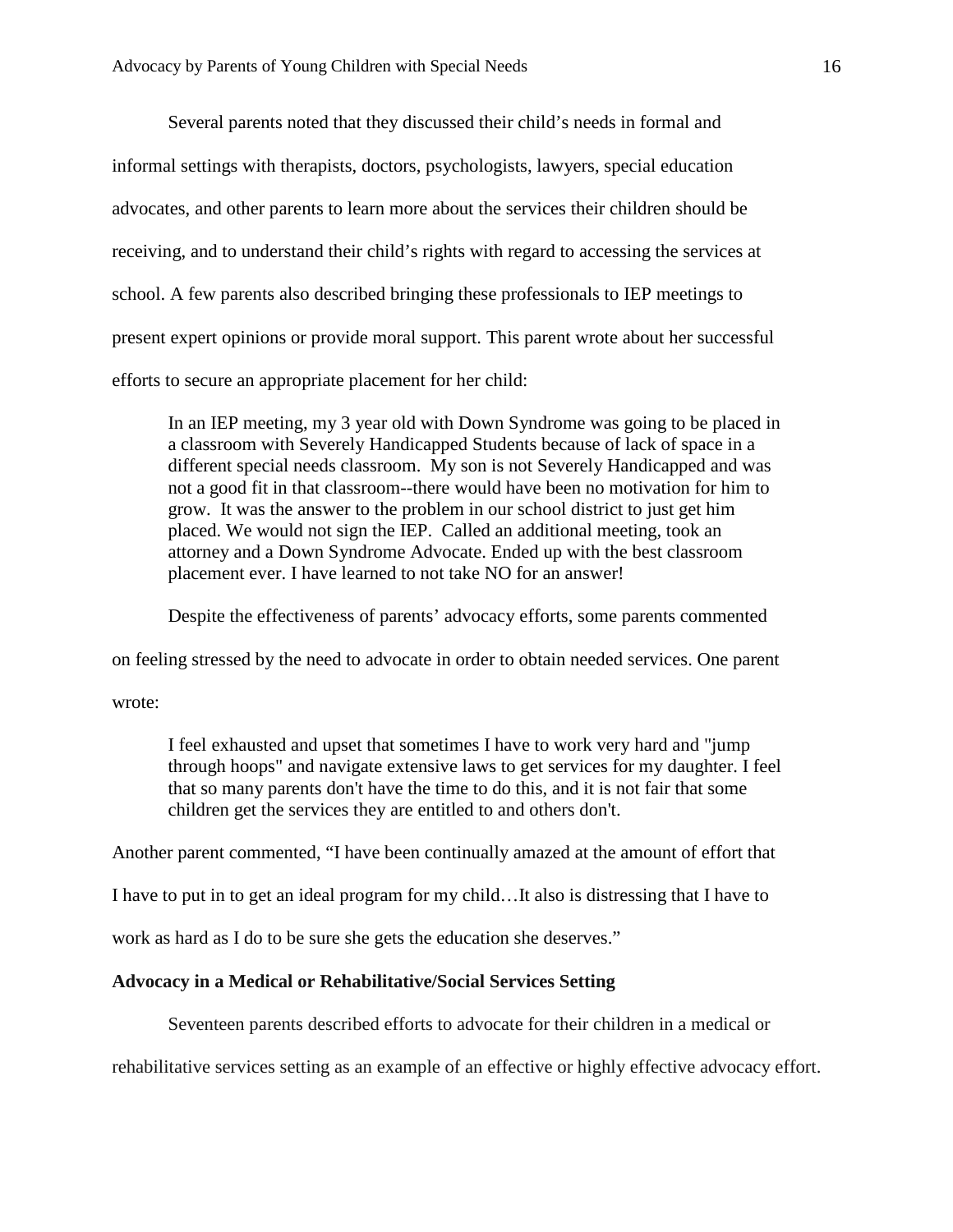Parents noted three main areas of success in terms of their advocacy efforts: 1) Educating themselves to request appropriate services and testing and deny unnecessary ones; 2) Educating medical professionals on the child's condition and research on treatment modalities; 3) Finding out what child is entitled to and pushing to get those services. A fourth area was also noted, with more mixed success, related to advocacy with insurance companies.

Parents noted the importance of educating themselves about their children's diagnoses, in order to use that information for informed medical testing and procedures for their children. Parents described actively advocating for or against procedures, based on research and intuition about the benefits for their children. One parent described advocating for treatment for her child, who has had significant feeding issues throughout his life and recently had a gastric tube inserted in his abdomen. She noted that he never seemed hungry, and that she had learned of a gastric emptying study that could provide helpful information without requiring an invasive procedure. While professionals on his feeding team put off the procedure, she insisted, and the study found that he had delayed gastric emptying, a condition that could be treated. This success boosted her confidence in seeking appropriate treatment. Another parent had a similar advocacy success when she questioned a medical diagnosis given to her son of epilepsy after he experienced one seizure. Her child has a cerebral shunt, and she had poured over pediatric neurology journals and come to an appointment with a journal article in hand that suggested that a MRI test with sedation was warranted. The test revealed that her child is missing his right cerebellar hemisphere, with an appropriate diagnosis of Digenesis of the Corpus Collosum. This mother commented that if the doctor "Couldn't trust my instincts, then I couldn't trust her to take care of my son." Upon learning of the test results, the doctor did indeed apologize to the parent.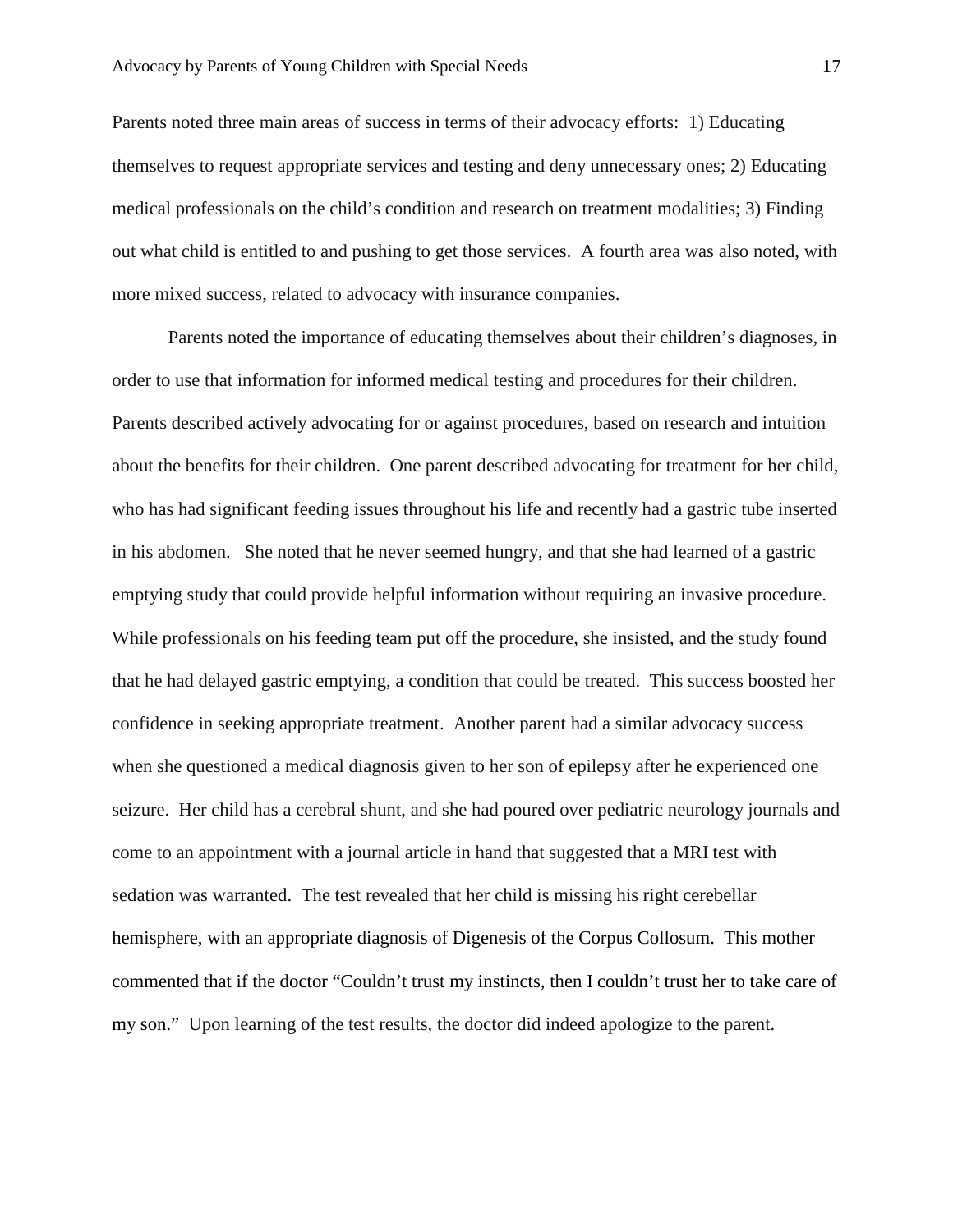An additional benefit of learning about the child's diagnosis and current research on treatment is educating medical professionals, so that they can ultimately provide better care to all children with a certain diagnosis. One parent described this role of educating medical professionals: "We have often had to bring our own research and information to doctors or other medical providers. They may be experts in one field, but no one can know everything, and it's important to make sure everyone has the best information." One parent describes how she educated her pediatrician about her two children's conditions of Autism, with a diagnosis of pervasive developmental disorder not otherwise specified (PDD-NOS). This pediatrician has added screenings for Autism to his practice, to enable early detection and treatment, after learning about the condition by treating the parent's two children. Another parent explained how she has advocated for changes in the medical system around the delivery of infants born with Trisomy 13 or 18. She has reached out to pregnant women carrying children with this diagnosis and connected them with living children with Trisomy 13 or 18, to learn about the joy these children bring. This parent has helped mothers inform their doctors about their wishes to deliver through C-section if their child cannot live through vaginal birth, and to request other aggressive interventions like tracheostomy, if those are the parents' wishes.

Particularly in relation to rehabilitative services like physical and occupational therapy, parents described their efforts to find out what level or amount of services their children are entitled to, and to advocate for their children until those services are received. This took place for parents in school settings as well as outside specialized therapeutic programs. Two parents recounted their efforts to secure services through the state early intervention program. One of these parents described how her daughter was initially denied occupational therapy through the state early intervention program because she was just above the threshold of developmental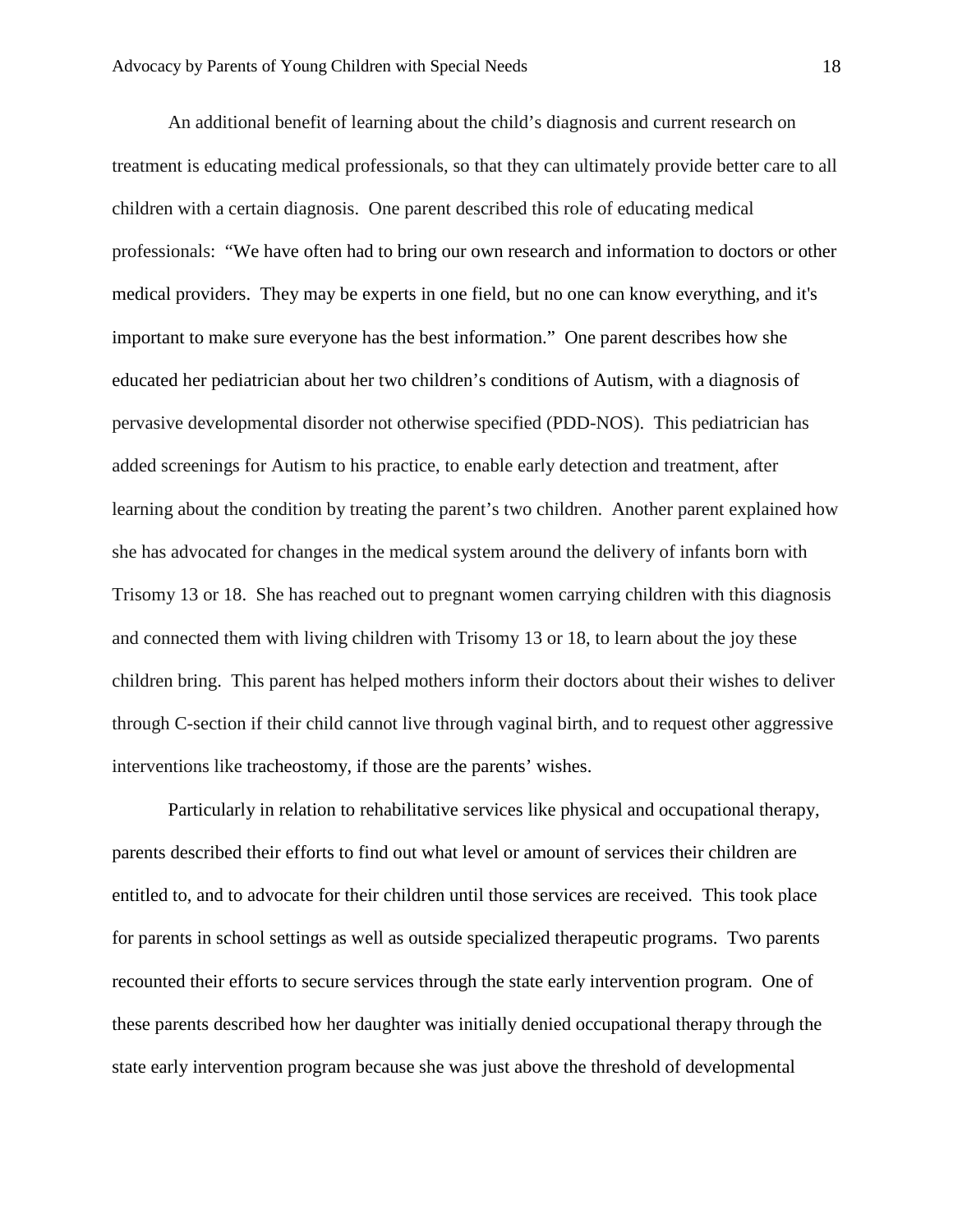delay that would qualify her. This parent then went to a psychologist for a diagnosis, of autism spectrum disorder, that would qualify her child for services. The early intervention program initially offered 10 hours of services a week, but the parent learned through a listserv on autism that her child could qualify for 40 hours a week of services with a more qualified professional due to her age. The parent was eventually able to get authorization for the amount of services requested, but encountered another barrier due to living rurally and a lack of qualified professionals in her area. Another parent also described her efforts to petition the state early intervention program for therapeutic services, in this case applied behavioral analysis for a child with autism. On the way to achieving victory, the parent sought advice from other parents on an autism listserv, consulted lawyers, and ultimately asked a lawyer to draft a letter requesting a certain amount of services and hinting at the possibility of an administrative hearing if the request was denied.

An area for advocacy where parents noted their ongoing persistence, but also frustrations and general lack of success, was with health insurance companies. One parent tried to get services associated with developmental disabilities covered by her insurer, without success. She was eventually able to get services covered by the child's school district instead. Another parent noted the long wait time to get insurance authorizations for treatment through a state-run health care program, and stated her intentions to continue to apply pressure until something changed. A third parent stated that a request for a particular type of rehabilitative service was denied by her insurer, but the denial was overturned by the state. This parent saw this as a victory not only for her family, but other parents as well.

# **Community Settings**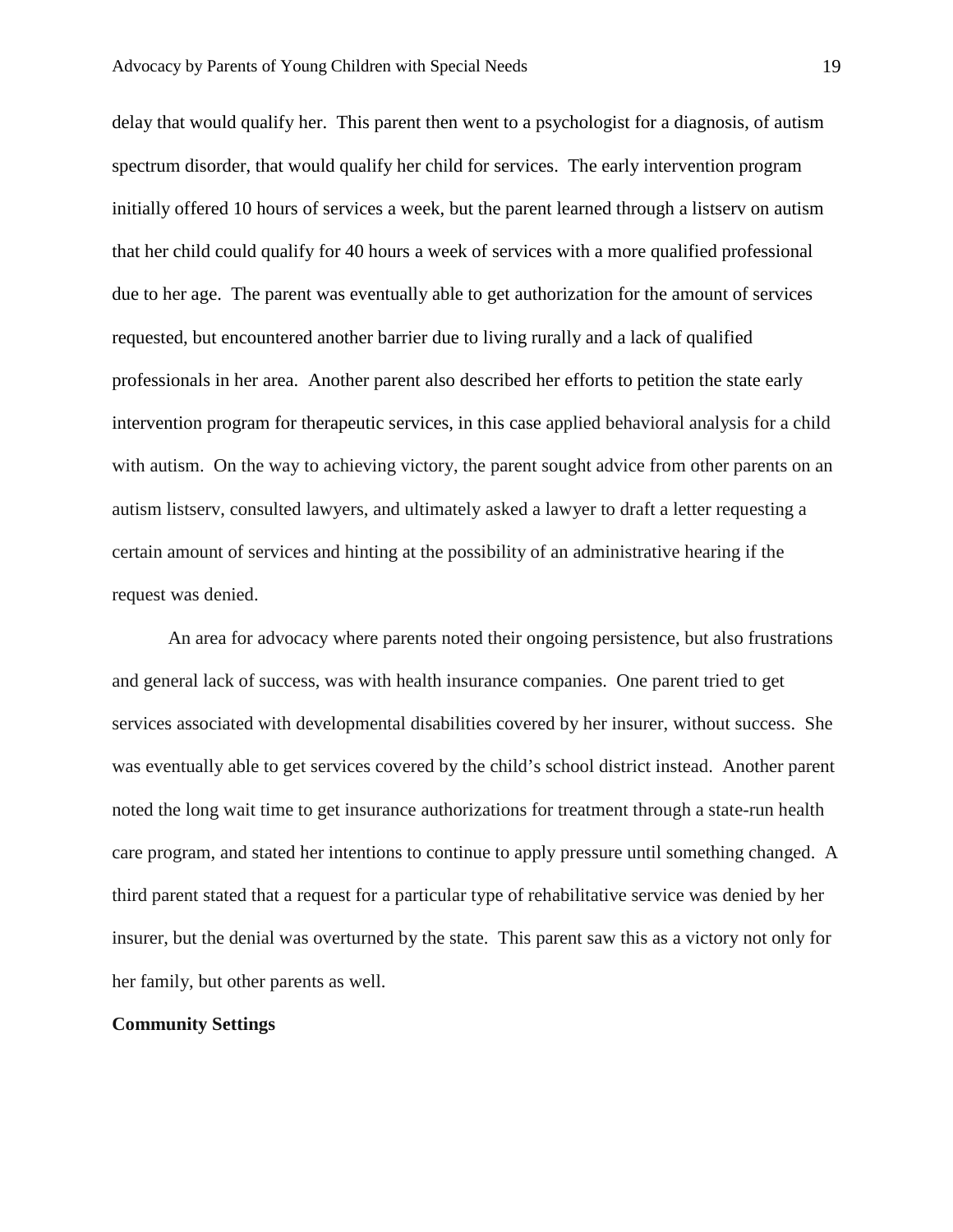Four parents described advocating for their child in other community settings. Three of these were churches, and one was a daycare program. Two of the parents who advocated in churches for their child were concerned about allergens in the snacks being provided. One parent was able to alert church childcare providers to her child's allergies by having her child wear a special name tag that reminded teachers of what her child could not eat. Another parent spoke with her church's director and was successful in requesting that no snacks be served while children were in care. Another parent was concerned about her child's being able to participate in her church's children's program, and was successful in working with the ministers to receive necessary accommodations.

The parent who advocated for her child in a daycare setting experienced mixed success. She wanted her child to attend a daycare program with typically developing children, but the child needed a one-on-one aide. She requested assistance from her medical insurance company, but they initially denied the request. After hiring a lawyer, the request was approved, but she had difficulty finding a reliable aide. Eventually her child began kindergarten in a public school classroom for typically developing children, and he was able to have an aide in that setting.

# **Social Media, Political, and Other Settings**

Two other primary forms of advocacy emerged from parents' comments. Five parents described advocating for their child through educating the public, by sharing their child's story through methods like social media. Three parents described macro advocacy efforts to change services and policies, through political advocacy or starting an advocacy organization.

Parents described educating others about their child, with the specific aims of destigmatization and connecting with other families who have children with the same diagnosis. Social media is one method used for this end, with parents noting how they share pictures and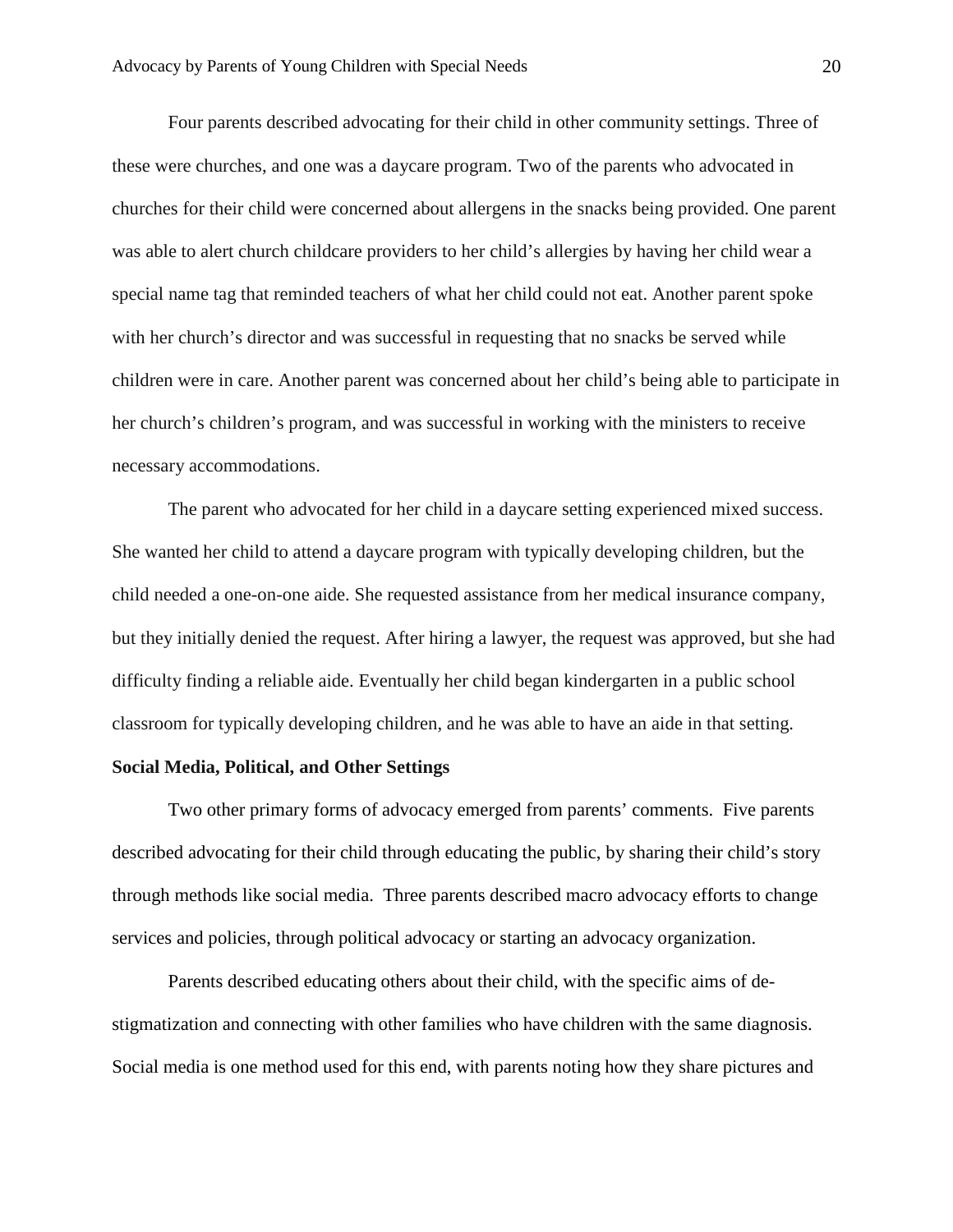stories of their children on social media platforms like Facebook and Caringbridge. One parent described the purpose of this as "[to] show how [her son] is just like you and should be treated equally." Another parent described making a presentation to middle school children about Fragile X and her son. Two of these efforts mentioned trying to eliminate the "r word" as a particular goal of this public outreach. Other parents noted that they used social media to seek out other families with children who shared the same condition as their own, both to offer and receive support. A mother described how she sought connections with other mothers when she learned during pregnancy that her child would have a birth defect. Having received help "with open arms," she now hopes "to help someone the same way someone helped me."

A few parents commented on macro political and social advocacy as their primary achievement. Two parents formed relationships with their legislators to encourage the development and passage of legislation for individuals with disabilities. One parent persuaded her elected officials to sponsor bills that would influence funding and research for the National Institutes of Health. Another parent described her efforts to work with a state legislator on initiating a "Craniofacial Acceptance Month." While the bill has stalled, she did note that these efforts resulted in legislators coming forward to share about their own children with conditions like cleft palate. One parent stated that she formed an advocacy organization for children with trisomy diagnoses.

#### **Discussion**

The purpose of this exploratory, descriptive study was to learn more about parental advocacy for children with special needs, including the settings in which parents advocate, perceived effectiveness of advocacy efforts, and advocacy processes. The study was informed by Bandura's (1994) concept of self-efficacy, in which individuals' perceived ability to influence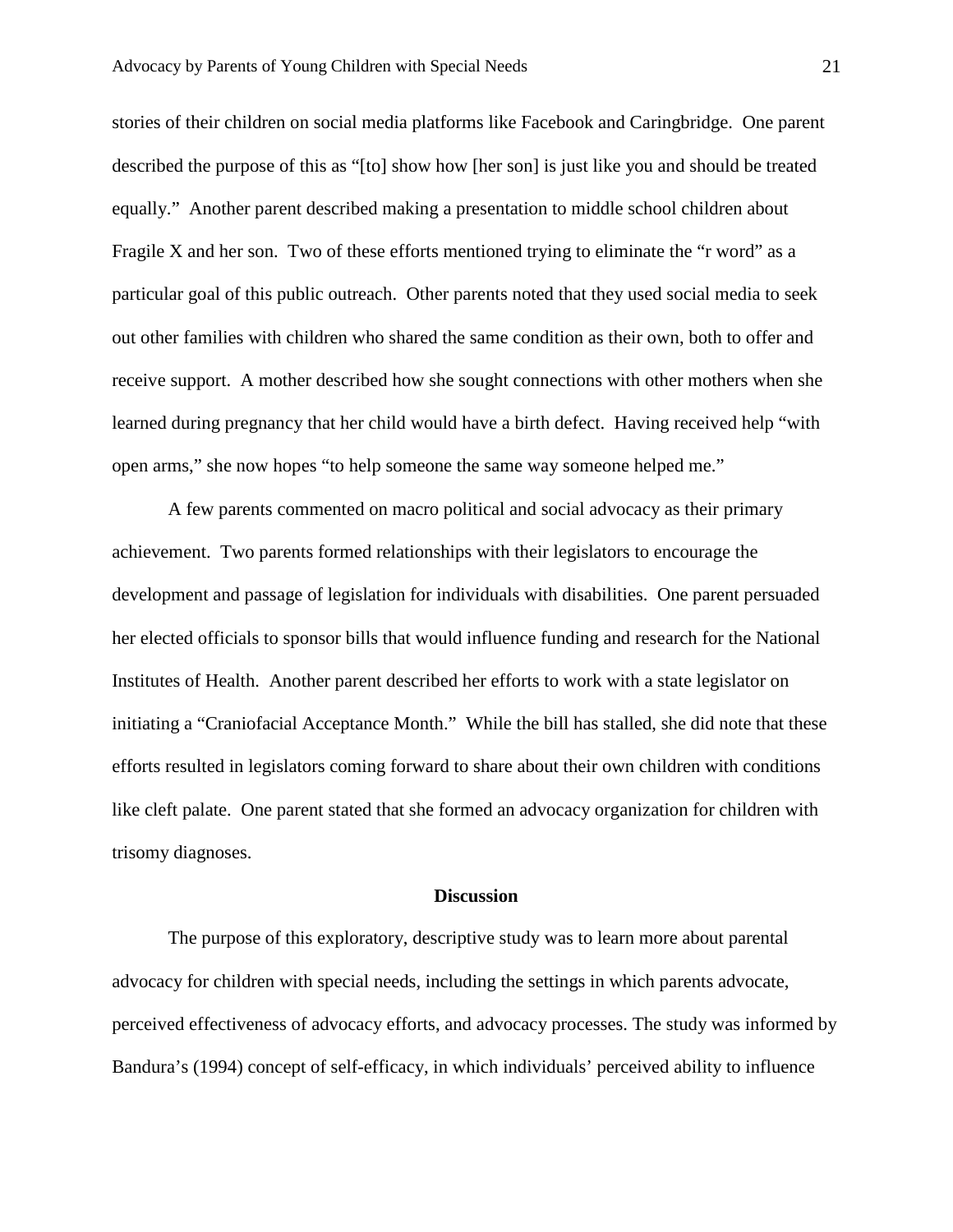their environment and circumstances is experienced as empowering. Much of the literature on parents of young children with special needs has focused on the challenges of raising a child with a disability. Without sufficient exploration of parents' roles as active change agents in their children's lives, there is a risk of viewing parents as passive, and losing an opportunity to collaborate with parents in supporting their children's healthy development.

# **Settings in which Parents Advocate for their Young Children and Perceived Effectiveness in these Settings**

This research found that parents are actively engaged in advocating on behalf of their young children, across a variety of settings including schools, medical services, and social media. Given this study's theoretical framework of empowerment and self-efficacy, effectiveness was not defined for the parents. Rather, they determined their own self-definitions of effectiveness. Parents in this study identified the majority of their advocacy efforts as effective or highly effective in micro settings such as schools, medical clinics, and social services, while they less frequently engaged in macro advocacy involving rallies and community events and politician's offices, which was also deemed less effective. This split between the frequency of participation in micro and macro advocacy, and the differential perceptions of effectiveness, may be an avenue for future research. Parental advocacy at the macro level has been responsible for major structural changes in policies and programs that benefit families at the micro level (Parish & Whisnant, 2006), suggesting the importance of supporting parents in policy advocacy.

# **Processes Related to Advocacy Across Different Settings**

The primary processes found to be associated with parental advocacy are educating oneself about the child's condition as well as rights for accommodation and services; educating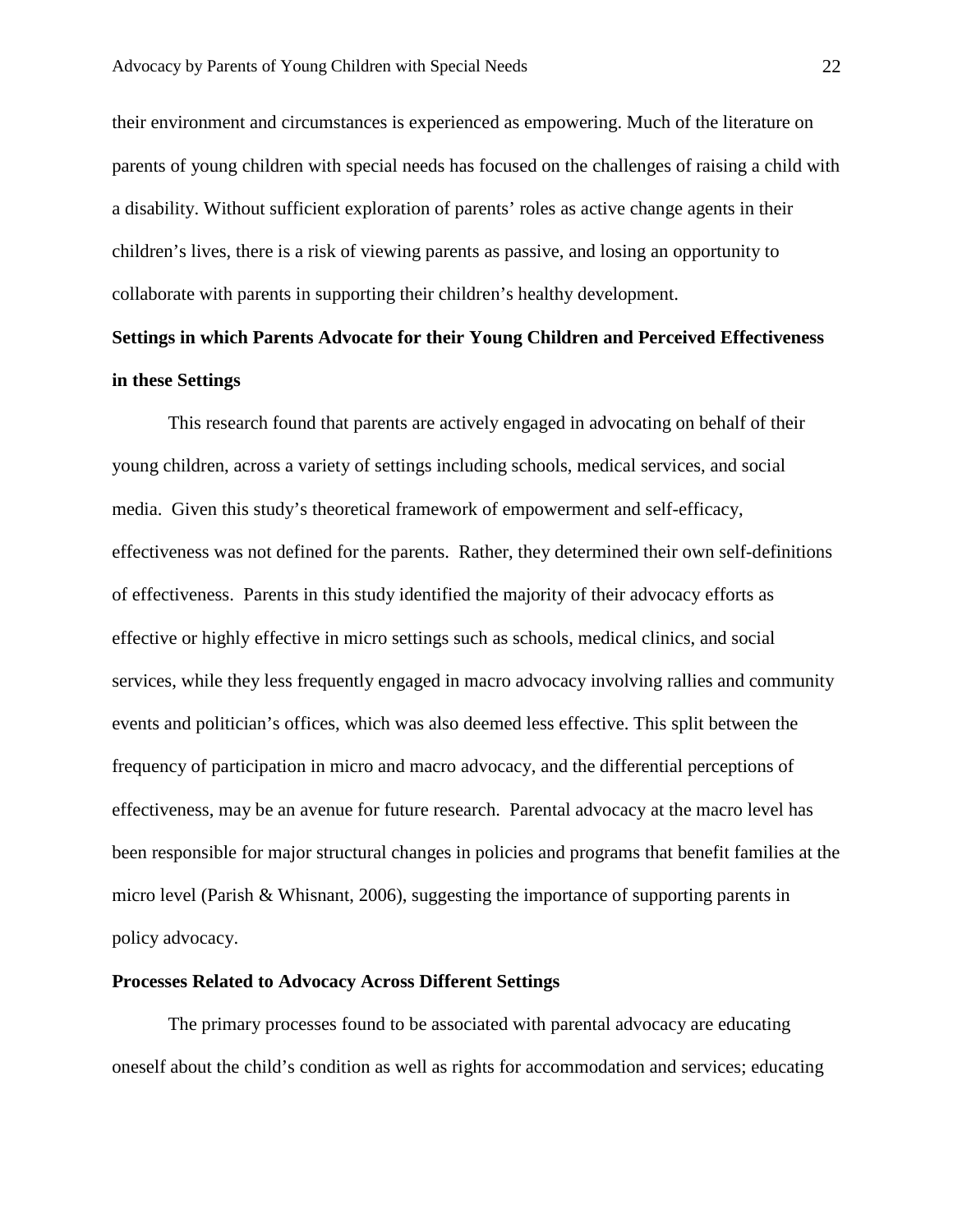others, including medical and educational professionals as well as the general public, about types of disabilities and appropriate accommodations; and making persistent efforts so that the advocacy goal was achieved. In medical settings, parents described educating pediatricians and specialists and requesting as well as refusing testing and procedures. In educational settings, parents learned about special education law, educated teachers and principals, and brought in outside advocates when deemed necessary. In community settings and social media, parents educated clergy, friends, and neighbors about their children's conditions, to encourage care and sensitivity.

Our findings suggest that parents experienced some of the key concepts related to empowerment, including self-efficacy, participation and collaboration, understanding the environment, and personal action (Dempsey & Foreman, 1997; Dunst, Trivette & LaPointe, 1992). Parents who participated in this study self-identified as their children's advocates and described the knowledge, skills, and strategies that they had developed to accomplish this role, which relates to the notion of self-efficacy. Their knowledge, skills, and strategies reflected their ability to understand and respond to their environments, partnering with others and engaging in personal action as required. Their perceptions of success with most advocacy efforts and ongoing persistence when encountering barriers fits with the notion of resilience, defined as accomplishing positive adaptation when facing adversity (Luthar, Cicchetti & Becker, 2000). It is possible that there is a bi-directional relationship between self-efficacy, empowerment, and advocacy. Parents may be more likely to engage in advocacy efforts if they have a greater sense of self-efficacy. At the same time, when parents experience empowerment in the process of advocacy, they may discover inner strengths and new capacities that make them better advocates.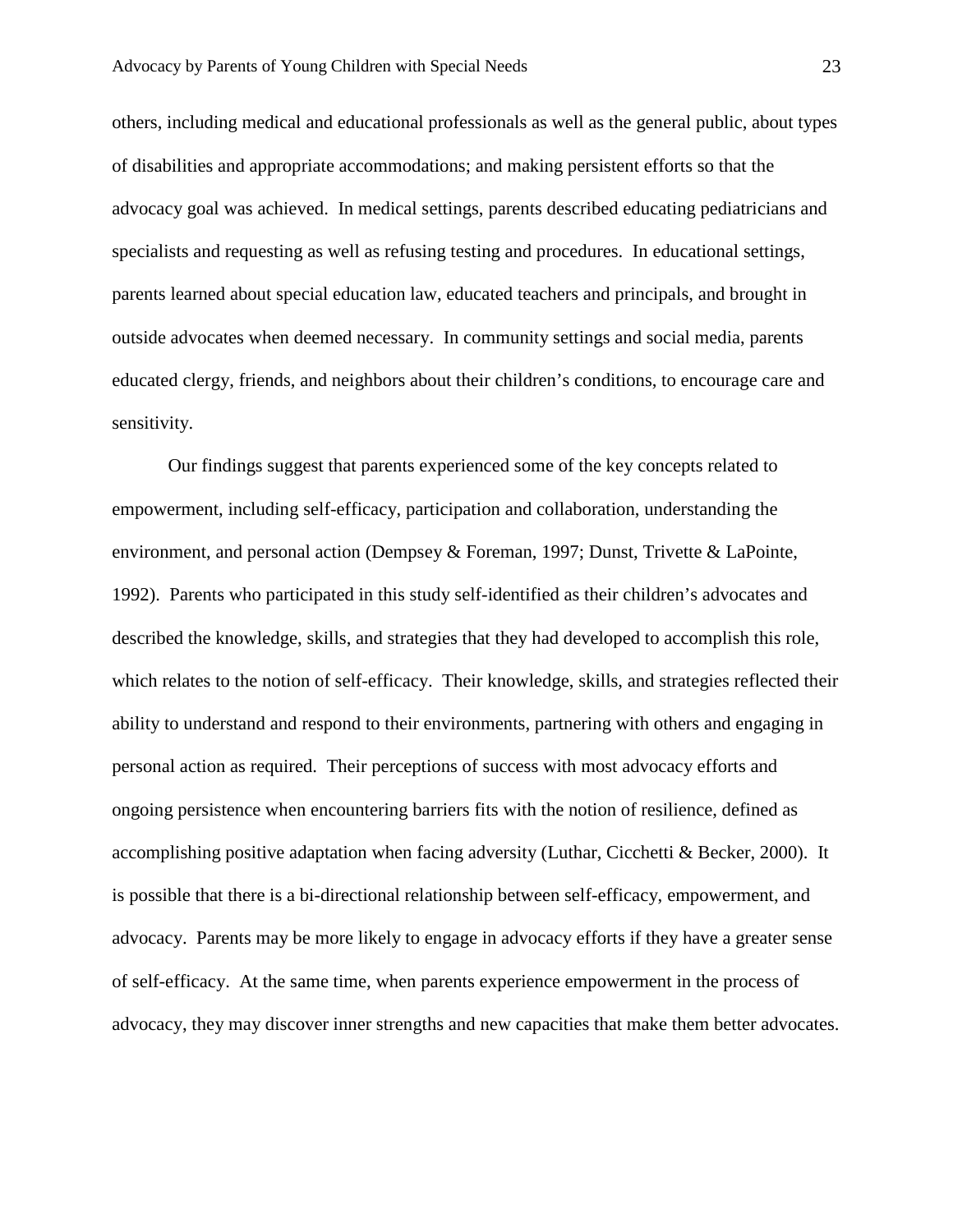This potentially bi-directional relationship will be explored through an analysis of in-depth interviews, currently being completed.

### **Implications for Policy and Social Work Practice**

These findings demonstrate that advocacy for children with special needs begins in early childhood. Parents may need knowledge, skills, and support to become advocates for their children right after birth. For example, parents in this study describing effective advocacy efforts commented on the need to learn about their child's diagnosis, available interventions, and the laws pertaining to their child's treatment. They noted that they used collaborative and problemsolving skills to work with the professionals involved in their child's care. These are skills that some parents may need assistance in developing. Additionally, some parents commented on feeling "distressed" or "exhausted" by the need to advocate for their children so often. Parents may need psychosocial support and respite to maintain their well-being.

Parents who participate in early intervention through IDEA may receive training to become advocates for their children; however, eligibility for early intervention is limited to children with developmental delays, excluding other disabilities such as chronic medial and physical disabilities, and only a small percentage of children with developmental disabilities younger than 5 years old actually receive services (Rosenberg, Zhang, and Robinson, 2008). This suggests the need to expand policy initiatives like early intervention to other children with disabilities. It also raises the question of how parents not involved in early intervention develop and sustain their advocacy efforts, in early childhood and beyond. One potentially promising approach is Parent to Parent mentoring programs, a grassroots self-help model that offers parents of children with disabilities the opportunity to connect with and support other similar families. A study of Parent to Parent mentoring programs in 5 states found that these programs allowed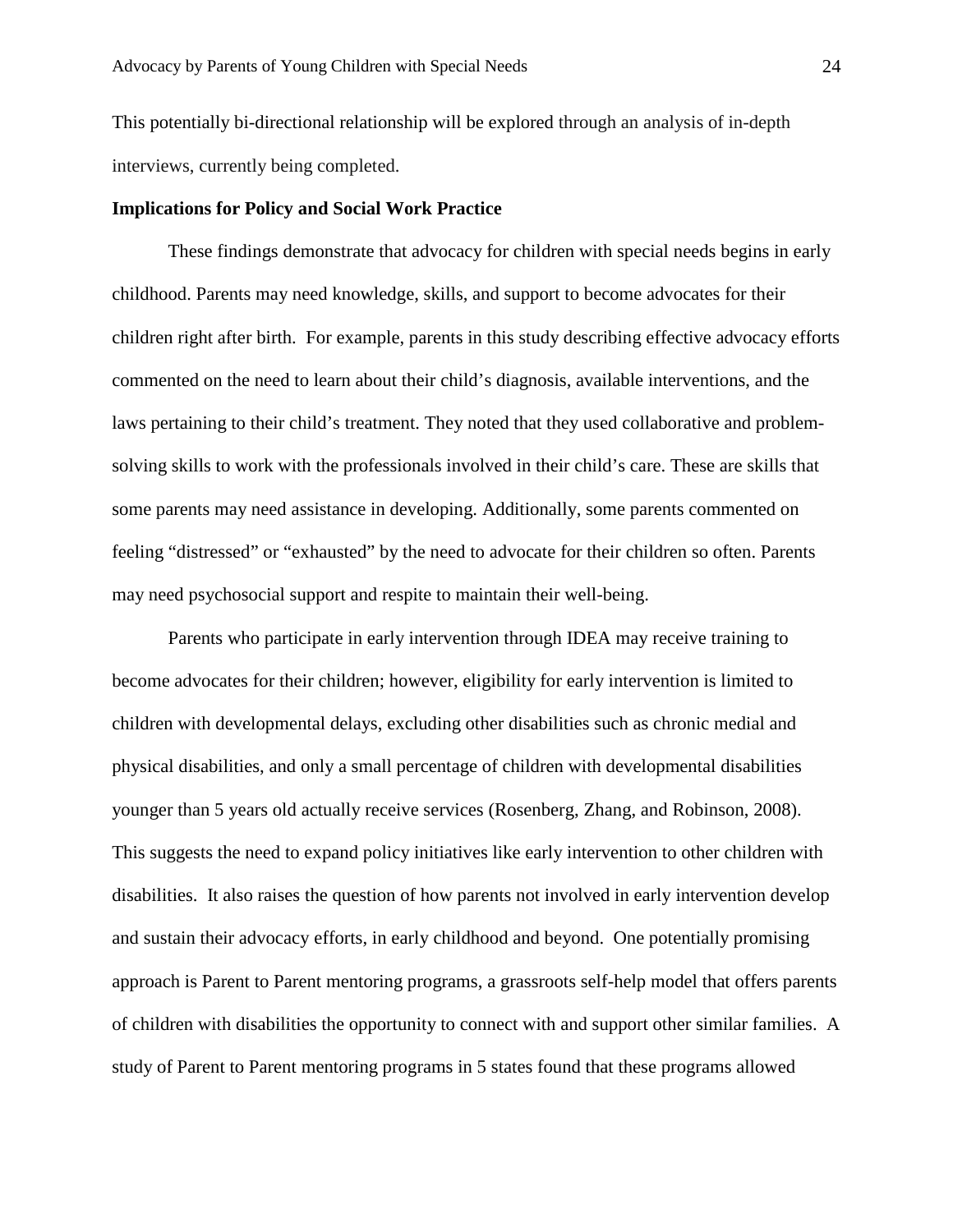families to share and gain practical information that made them feel better able to cope with challenges and feel more positive about their family and personal circumstances, though it did not identify significant improvement in perceived empowerment. Such programs may fill a policy niche in providing parenting support to parents of children with disabilities (Singer et al., 1999).

The findings also raise a question about the role of professionals working with families of children with special needs, and how they can promote empowerment of parents and ensure that children receive the services they need. Much of the burden for ensuring that children receive appropriate services falls upon parents. As one parent pointed out, this creates inherent inequality because "so many parents don't have the time to do this, and it is not fair that some children get the services they are entitled to and others don't." Parents noted that they felt the need to educate professionals, suggesting that they are assuming responsibilities for continuing education that lie with the professionals themselves. In addition, the relentless need to advocate for one's child with professionals in education, health, and social services settings leads to parental exhaustion and frustration.

How much of the extra work done by parents should be assumed as best practice responsibilities by professionals? The empowerment role in social work suggests that social workers have a responsibility to promote client empowerment: "a process through which clients obtain resources—personal, organizational, and community—that enable them to gain greater control over their environment and attain their aspirations" (Hasenfeld, 1987, p. 479). The 1999 revisions to IDEA recognize the role of school social workers in particular to promote a homeschool-community approach to serving children with disabilities, which can include connecting families to parent organizations and educating parents about their legal rights to accommodations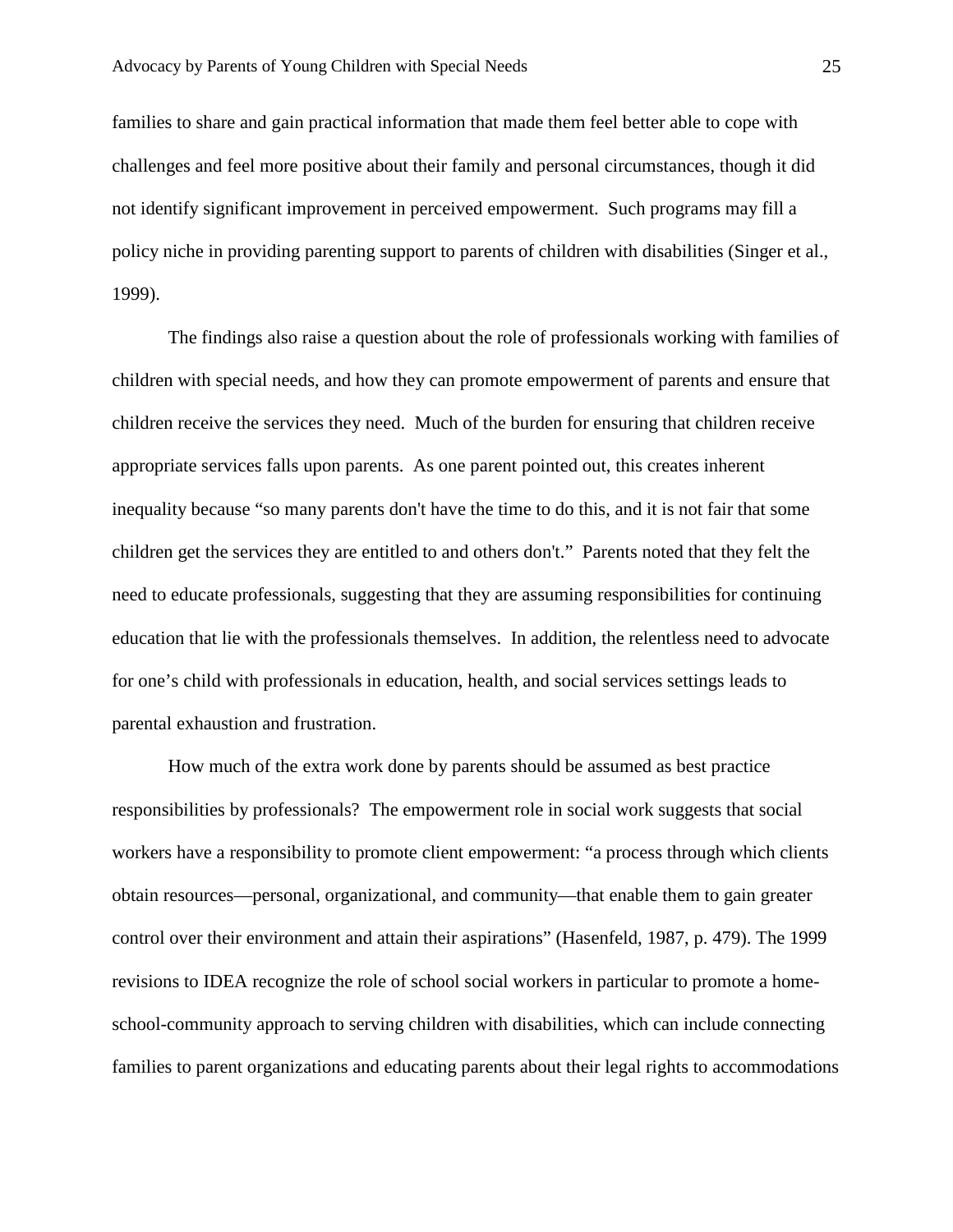(Altshuler & Koppels, 2003). Ways that social workers can support parents of children with special needs in terms of advocacy is another area where further exploration is needed.

# **Strengths and Limitations of this Study**

Strengths of this study include its relatively large, national sample, and the context it provides for future research. The study also demonstrates that using a snowball sampling technique through online social networks is an effective means through which to recruit study participants. Participants' willingness to complete the survey is an indication of the salience of this topic, suggesting that parents of children with special needs have great interest in discussing advocacy efforts on behalf of their children.

Limitations of this study include data collection exclusively through an online survey and in English. It is likely that this research design resulted in a sample that is more computer savvy, English literate, White/European American, and higher income than typical families of children with disabilities. Future research should consider these limitations by including alternate data collection methods, such as an in-person survey in community and educational settings. It is also important to capture the perspectives of parents for whom English is not the primary language. A study by Bailey and colleagues (1999) found that limited English proficiency was significantly associated with higher needs and lower social support for a sample of 200 Latino parents of children with special needs, factors that may suggest a lower capacity for advocacy.

Additional limitations of the study include that the survey was not designed specifically for parents of young children and the method of sample construction. The survey was intended for parents of children from birth to 18, and as such, did not include questions that might be only germane to parenting young children. In addition, the sample was constructed using snowball sampling, instead of probability sampling. This obviates the ability to identify prevalence of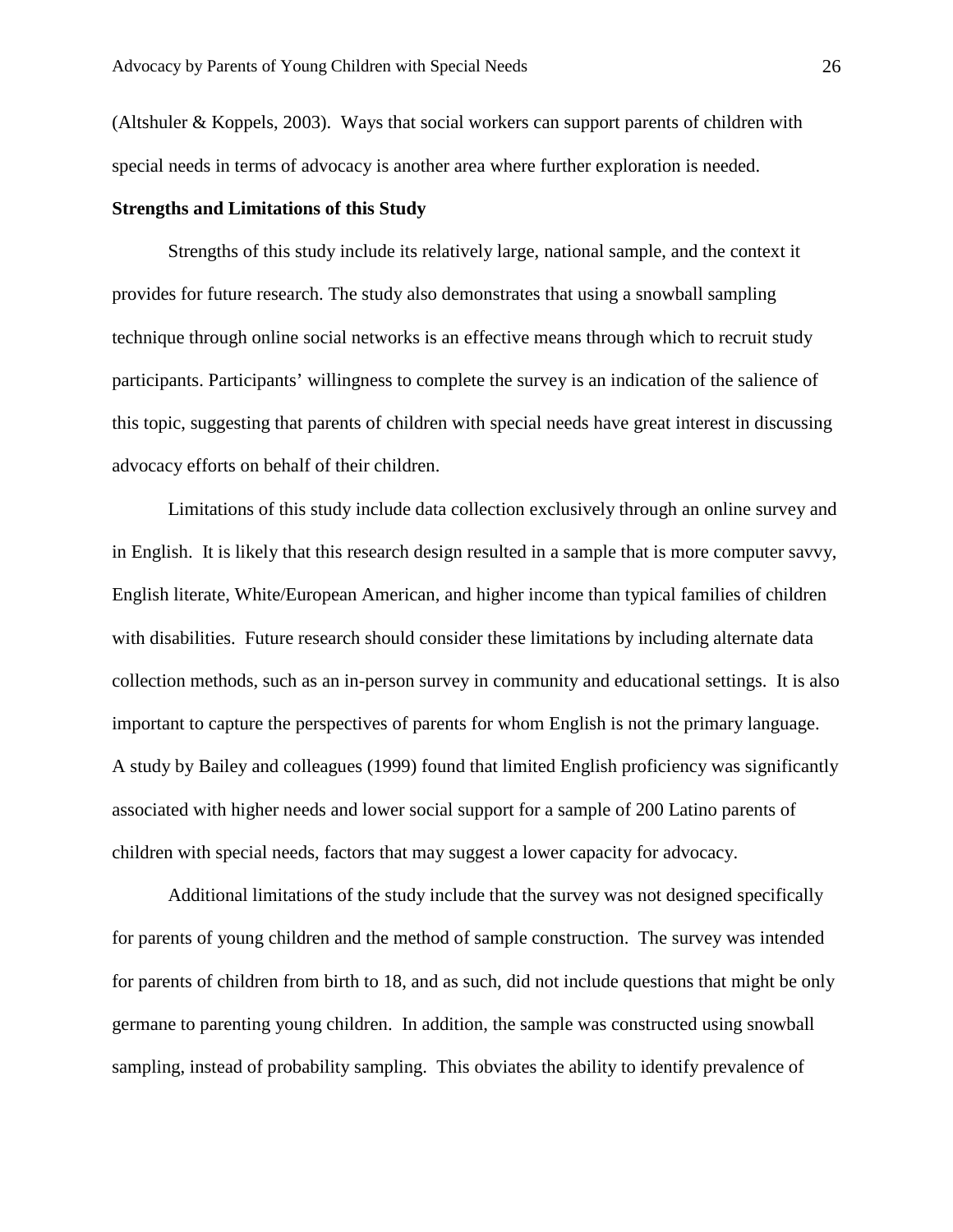advocacy efforts in the overall population. The descriptive nature of the study is also a limitation, as is the limited amount of open-ended data collected.

# **Conclusion and Recommendations for Future Research**

This article reports findings on parental advocacy for young children with special needs, exploring the settings in which parents advocate for their young children, their perceived effectiveness in different settings, and whether there are basic processes related to advocacy across different settings. The most frequent settings of parental advocacy were at the micro level and included schools, medical clinics, and social services. They rated the majority of these efforts as effective or very effective. Parents more rarely engaged in macro advocacy in settings such as politician's offices and rallies or community events, and perceived these efforts as less effective. Social media was another setting in which parents were active and reported overall perceived effectiveness. Across these settings, parents engaged in the same basic processes of educating themselves about their children's needs and rights; educating and sensitizing others, including professionals and community members; and remaining focused in their efforts to achieve the goals of their advocacy.

Future research is needed to capture the more complex relationships between advocacy, coping, empowerment, and resilience in parents of children with special needs. There is a second part of this study that begins to explore these topics, with the hope of developing a greater understanding of these relationships. After completing the survey, participants were invited to volunteer for an in-depth interview about their advocacy experiences. Almost 100 parents volunteered to be interviewed. In-depth interviews are currently being conducted. These interviews range in length from 20-90 minutes, and include detailed questions about effective advocacy efforts, advocacy efforts that did not seem effective, and factors the parents associate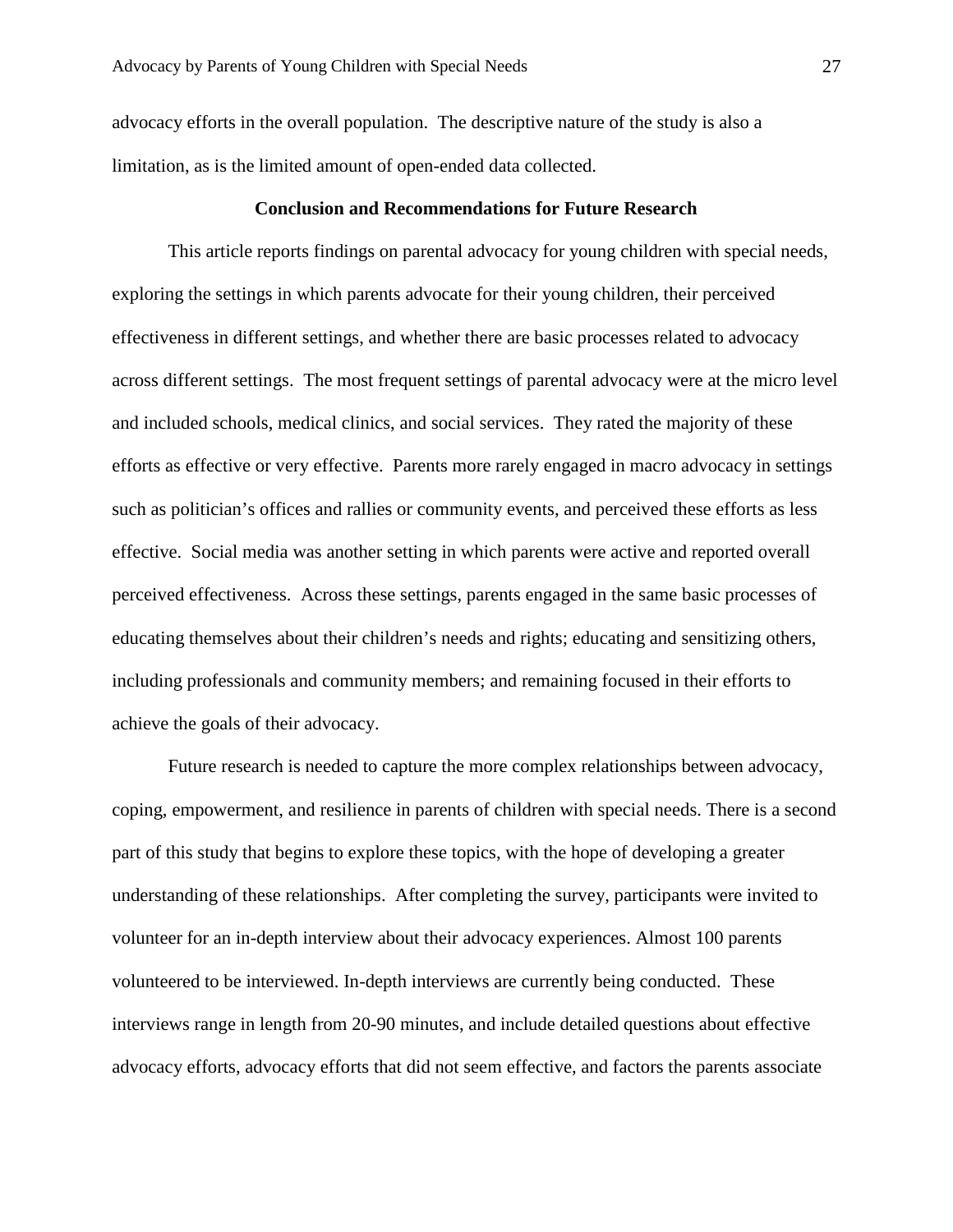with effective advocacy, including personal characteristics, in-person and online social support networks, and personal resources. Findings for this second portion of the study will be released sometime in the next year.

It is also important to compare the experiences of the parents in this sub-sample, who have children under age six, to parents of older children and adults. In this sample, some parents described feeling exhausted by the need to advocate for their young children. The authors hypothesize that as parents increase in their knowledge and capacity to serve as advocates, they may feel less stressed and more empowered. A mixed methods longitudinal study would be ideal for testing this hypothesis. The findings reported in this article provide a context for future research, by providing information about settings in which parents advocate for their children, how they advocate, and whether they feel their advocacy efforts are effective.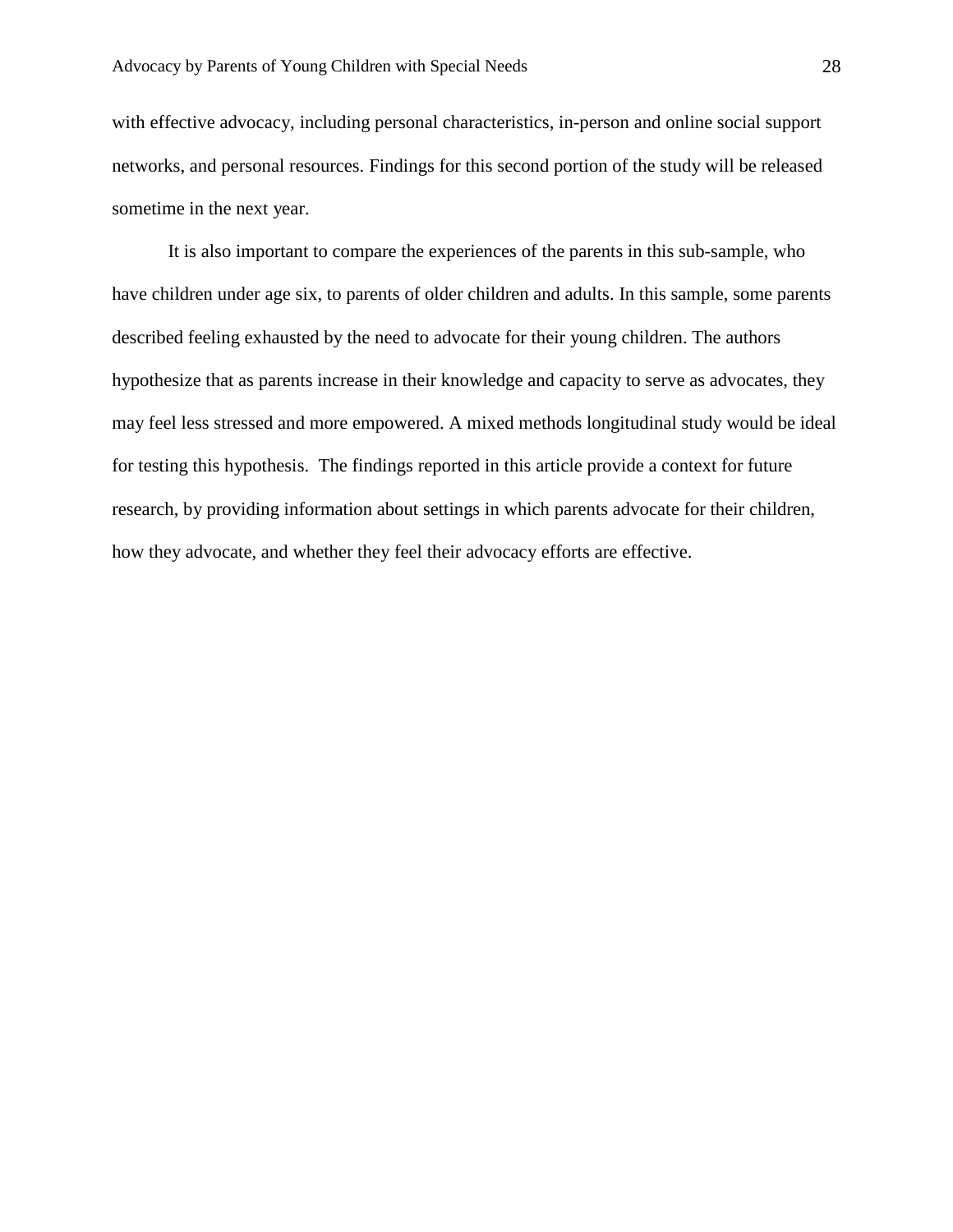#### **References**

- Alper, S., Schloss, P., & Schloss, C. (1995). Families of children with disabilities in elementary and middle school: Advocacy models and strategies. *Exceptional Children, 62*(3), 261-270.
- Altshuler, S. J., & Kopels, S. (2003). Advocating in schools for children with disabilities: What's new with IDEA? *Social Work*, *48*(3), 320-329.
- Babbie, E.R. (2010) *The basics of social research.* Belmont, CA: Wadsworth, Cengage Learning.
- Bailey, D.B., Bruder, M.B., Hebbeler, K., Carta, J., Defosset, M., Greenwood, C., Kahn, L., Mallik, S., Markowitz, J., Spiker, D., Walker, D., & Barton, L. (2006). Recommended outcomes for families of young children with disabilities. *Journal of Early Intervention*, *28*(4), 227-251.
- Bailey, D.B., Hebbeler, K., Spiker, D., Scarborough, A., Mallik, S., & Nelson, L. (2005). Thirtysix-month outcomes for families of children who have disabilities and participated in early intervention. *Pediatrics*, *116*, 1346-1352.
- Bailey, D.B., Skinner, D., Correa, V., Arcia, E., Reyes-Blanes, M.E., Rodriguez, P., Vazquez-Montilla, E., & Skinner, M. (1999). Needs and supports reported by Latino families of young children with developmental disabilities. *American Journal on Mental Retardation*, *104*(5), 437-451.
- Bailey, D. B., Skinner, D., Hatton, D., & Roberts, J. (2000). Family experiences and factors associated with the diagnosis of fragile X syndrome. *Journal of Developmental & Behavioral Pediatrics*, *21*(5), 315-321.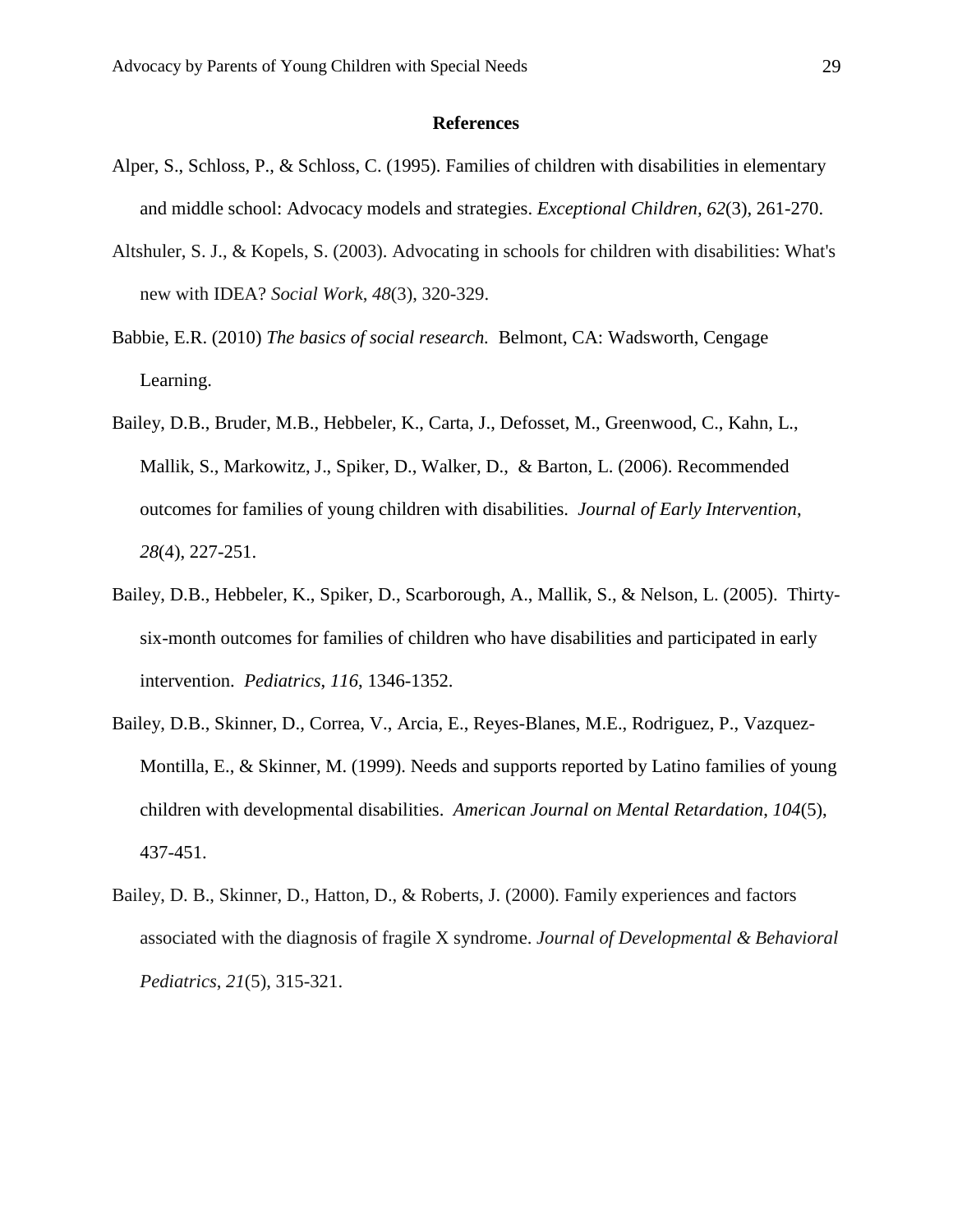- Balcazar, F. E., Keys, C. B., Bertram, J. F., & Rizzo, T. (1996). Advocate development in the field of developmental disabilities: A data-based conceptual model. *Mental Retardation-Washington*, *34*(6), 341-351.
- Bandura, A. (1994). Self-efficacy. In V. S. Ramachaudran (Ed.), *Encyclopedia of human behavior* (Vol. 4, pp. 71-81). New York: Academic Press.
- Bennett, T., Deluca, D., & Bruns, D. (1997). Putting inclusion into practice: Perspectives of teachers and parents. *Exceptional Children*, *64*(1), 115-131.
- Berlin, L. J., Brooks-Gunn, J., McCarton, C., & McCormick, M. C. (1998). The effectiveness of early intervention: Examining risk factors and pathways to enhanced development. *Preventive Medicine*, *27*(2), 238-245.
- Black, A.P., & Baker, M. (2011). The impact of parent advocacy groups, the Internet, and social networking on rare diseases: The IDEA League and the IDEA League United Kingdom example. *Epilepsia*, *52*(2), 102-104.
- Carr, G. F. (2011). Empowerment: A framework to develop advocacy in African American grandmothers providing care for their grandchildren. *ISRN nursing*, *2011*, 1-7.
- Coots, J.J. (1998). Family resources and parent participation in schooling activities for their children with developmental delays. *Journal of Special Education, 31*, 498–520.
- Dempsey, I., & Foreman, P. (1997). Toward a clarification of empowerment as an outcome of disability service provision. *International Journal of Disability, Development and Education*, *44*(4), 287-303.
- Dunst, C. J. (1999). Placing parent education in conceptual and empirical context. *Topics in Early Childhood Special Education*, *19*, 141–147.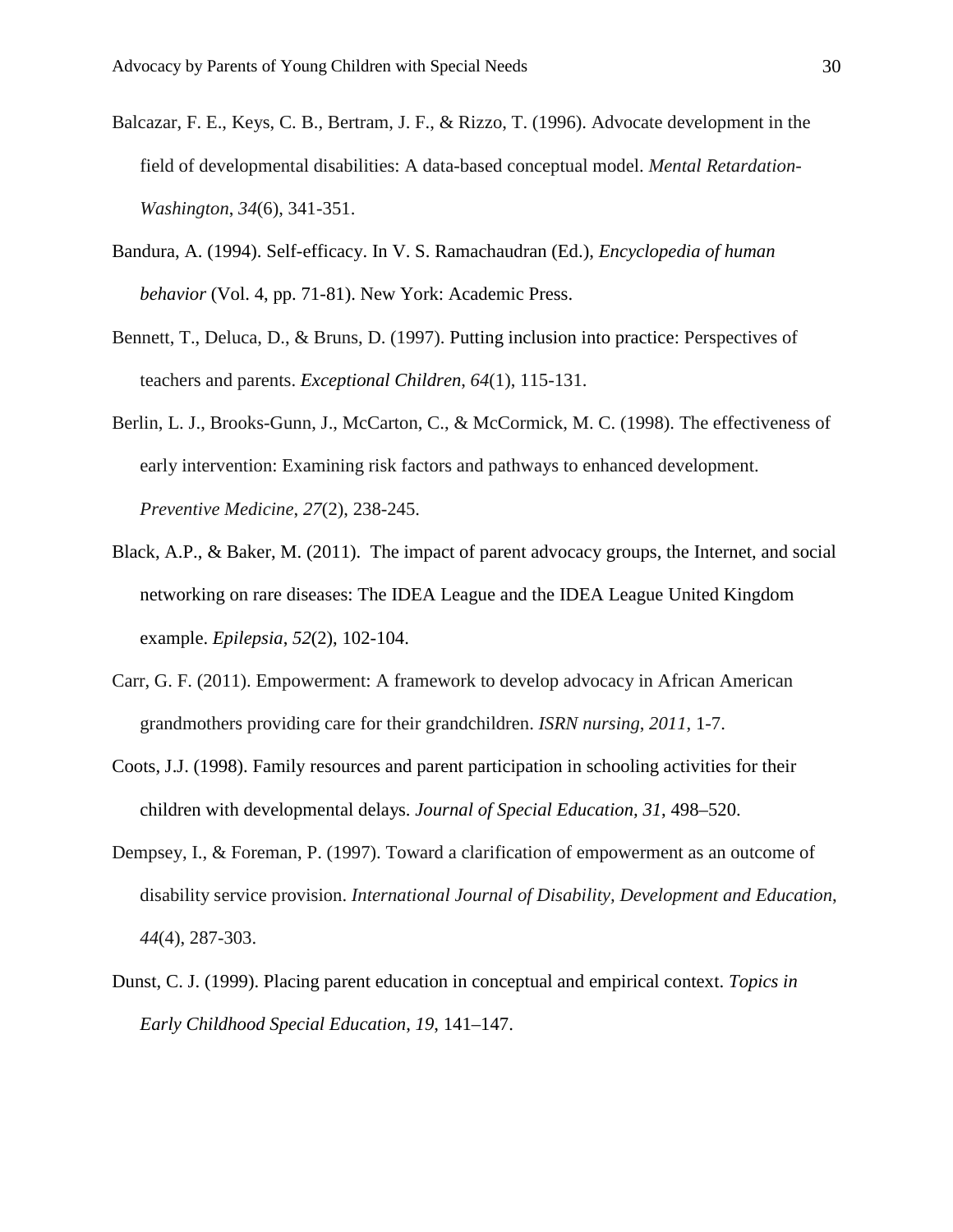- Dunst, C. J., Trivette, C. M., & LaPointe, N. (1992). Toward clarification of the meaning and key elements of empowerment. *Family Science Review*, *5*(1/2), 111–130.
- Duquette, C., Stodel, E., Fullarton, S., & Hagglund, K. (2011). Educational advocacy among adoptive parents of adolescents with fetal alcohol spectrum disorder. *International Journal of Inclusive Education, 16*(11), 1203-1221.
- Dye, J. F., Schatz, I. M., Rosenberg, B. A., & Coleman, S. T. (2000). Constant comparison method: A kaleidoscope of data. *The Qualitative Report*, *4*(1/2), 1–9.
- Glascoe, F. P. (1999). Using parents' concerns to detect and address developmental and behavioral problems. *Journal for Specialists in Pediatric Nursing*, *4*(1), 24-35.
- Gupta, A., & Singhal, N. (2004). Positive perceptions in parents of children with disabilities. *Asia Pacific Disability Rehabilitation Journal*, *15*(1), 22–35.
- Harry, B. (1992). Restructuring the participation of African-American parents in special education. *Exceptional Children*, *59*, 123-131.
- Harry, B., Allen, N., & McLaughlin, M. (1995). Communication versus compliance: African-American parents' involvement in special education. *Exceptional Children, 61*, 364–377.
- Hasenfeld, Y. (1987). Power in social work practice. *The Social Service Review*, 61(3), 469-483.
- Hess, R. S., Molina, A. M., & Kozleski, E. B. (2006). Until somebody hears me: Parent voice and advocacy in special educational decision making*. British Journal of Special Education, 33*, 148–157.
- Kalyanpur, M. (2000) Equity and advocacy expectations of culturally diverse families' participation in special education. *International Journal of Disability, Development and Education, 47*(2), 119 -136.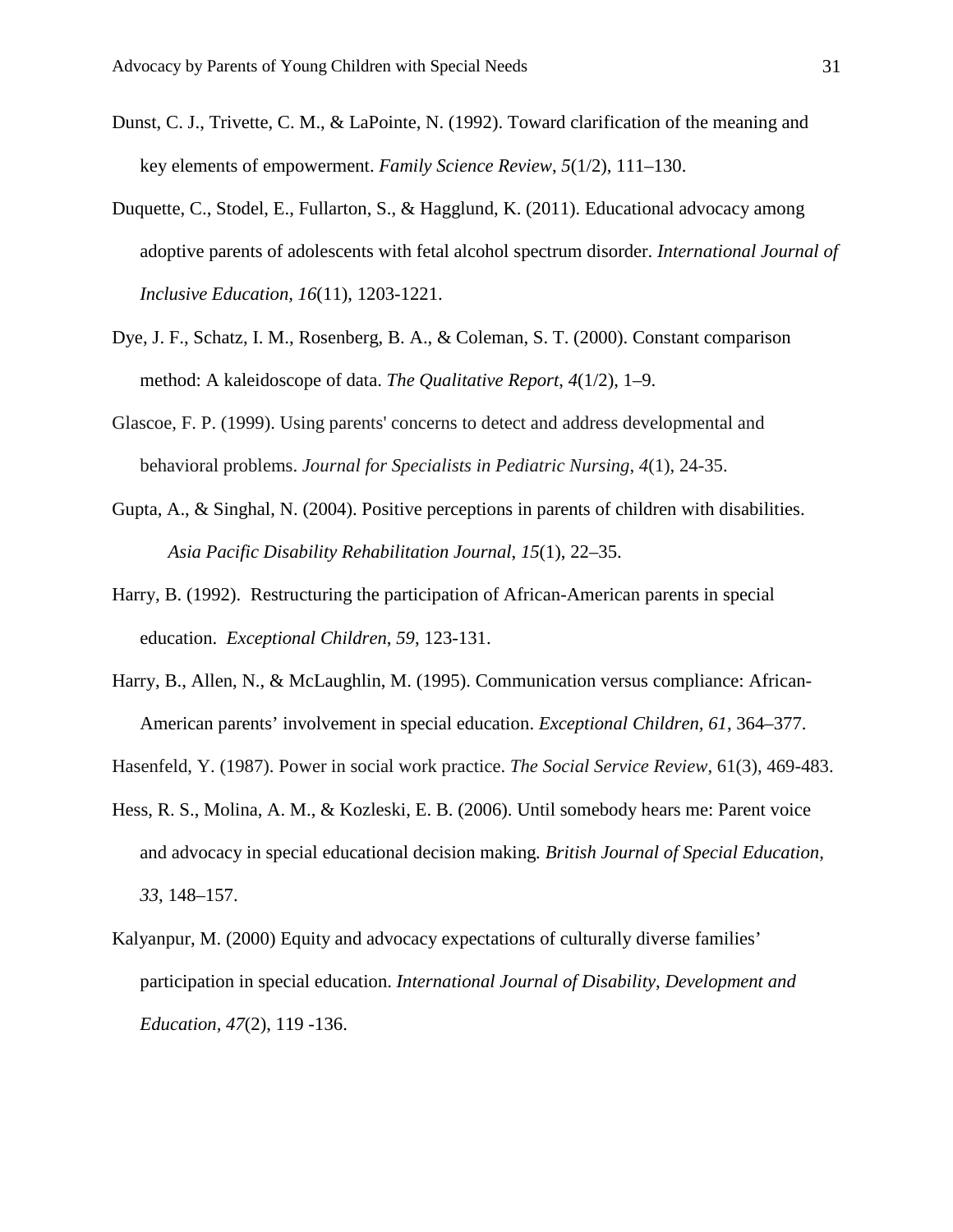- Kalyanpur, M., & Harry, B. (1999). *Culture in special education: Building reciprocal familyprofessional relationships.* Baltimore, MD: Paul H. Brookes Publishing.
- Koren, P. E., DeChillo, N., & Friesen, B. J. (1992). Measuring empowerment in families whose children have emotional disabilities: A brief questionnaire. *Rehabilitation Psychology*, *37*(4), 305.
- Lareau, A. & Shumar, W. (1996). The problem of individualism in family-school policies. *Sociology of Education*, *69*, 24–39.
- Leung, B.P. (1996). Quality assessment practices in a diverse society. *Teaching Exceptional Children*, *28*(3), 42–45.
- Levine, K. A. (2009). Against all odds: Resilience in single mothers of children with disabilities. *Social Work in Health Care*, *48*(4), 402-419.
- Linan-Thompson, S. & Jean, R. (1997). Completing the parent participation puzzle: Accepting diversity. *Teaching Exceptional Children*, *3*, 46–50.
- Lock, T. M., Shapiro, B. K., Ross, A., & Capute, A. J. (1986). Age of presentation in developmental disability. *Journal of Developmental & Behavioral Pediatrics*, *7*(6), 340-345.
- Luthar, S. S., Cicchetti, D., & Becker, B. (2000). The construct of resilience: A critical evaluation and guidelines for future work. *Child Development*, *71*(3), 543-562.
- Madden, P. (1995). Why parents: How parents. *British Journal of Learning Disabilities*, *23*(3), 90-93.
- McCammon, S.L., Spencer, S.A., & Friesen, B.J. (2001). Promoting family empowerment through multiple roles. *Journal of Family Social Work*, *5*(3), 1-24.
- Miles, M. B., & Huberman, A. M. (1994). *Qualitative data analysis: An expanded sourcebook*. Thousand Oaks: Sage Publications.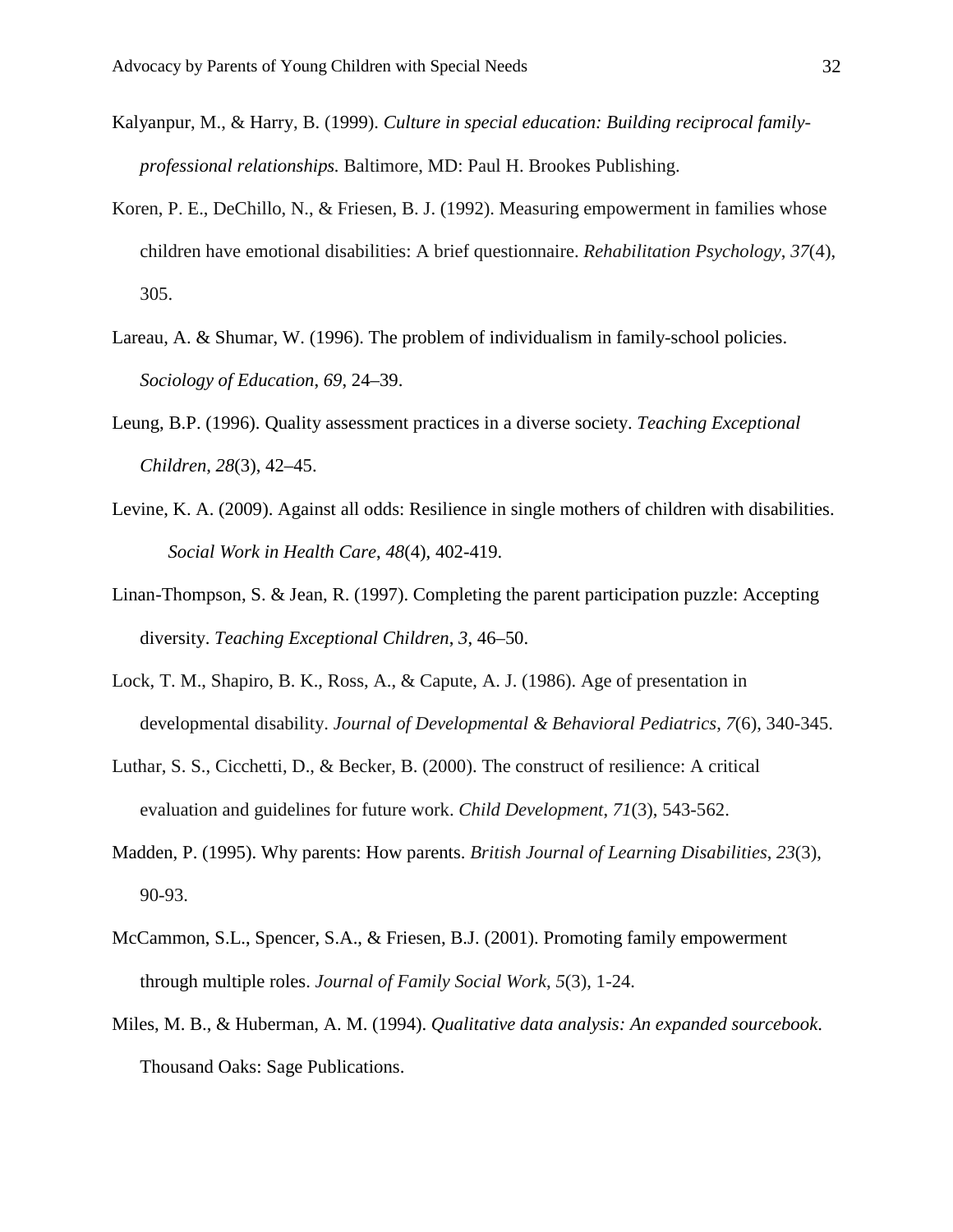- Mlawer, M.A. (1993) Who should fight?: Parents and the advocacy expectation. *Journal of Disability Policy Studies, 4*, 105-116.
- Murphey, D., Cooper, M., & Moore, K.A. (2012). *Children with disabilities: State-level data from the American Community Survey*. Child Trends Research Brief, Publication, #2012-29. Washington, D.C.: Child Trends.
- Nachshen, J., & Jamieson, J., (2000) Advocacy, stress and quality of life in parents of children with developmental difficulties. *Developmental Disabilities Bulletin*, *28*(1), 39-55.
- Olsson, M. B., & Hwang, C. P. (2001). Depression in mothers and fathers of children with intellectual disability. *Journal of Intellectual Disability Research*, *45*(6), 535-543.
- Parish, S.L. & Whisnant, A.I. (2006). Policies and programs for children and youth with disabilities. In J.M. Jenson & M.W. Fraser (Eds.), *Social policy for children & families: A risk and resilience perspective* (pp. 167-194). Thousand Oaks: Sage Publications.
- Rayner, M., & Moore, P. S. (2007). Stress and ameliorating factors among families with a seriously ill or disabled child. *E-Journal of Applied Psychology*, *3*(1), pp. 86-93.
- Resch, J.A., Mireles, G., Benz, M.R., Grenwelge, C., Peterson, R., & Zhang, D. (2010). Giving parents a voice: A qualitative study of the challenges experienced by parents of children with disabilities. *Rehabilitation Psychology*, *55*, 139-150.
- Rivera, J. A. (2009). Disability and the self-reliant family: Revisiting the literature on parents with disabilities. *Marriage & Family Review*, *45*(5), 431-447.
- Rosenberg, S., Zhang, D., & Robinson, C. (2008). Prevalence of developmental delays and participation in early intervention services for young children. *Pediatrics, 121*(6) e1503 e1509.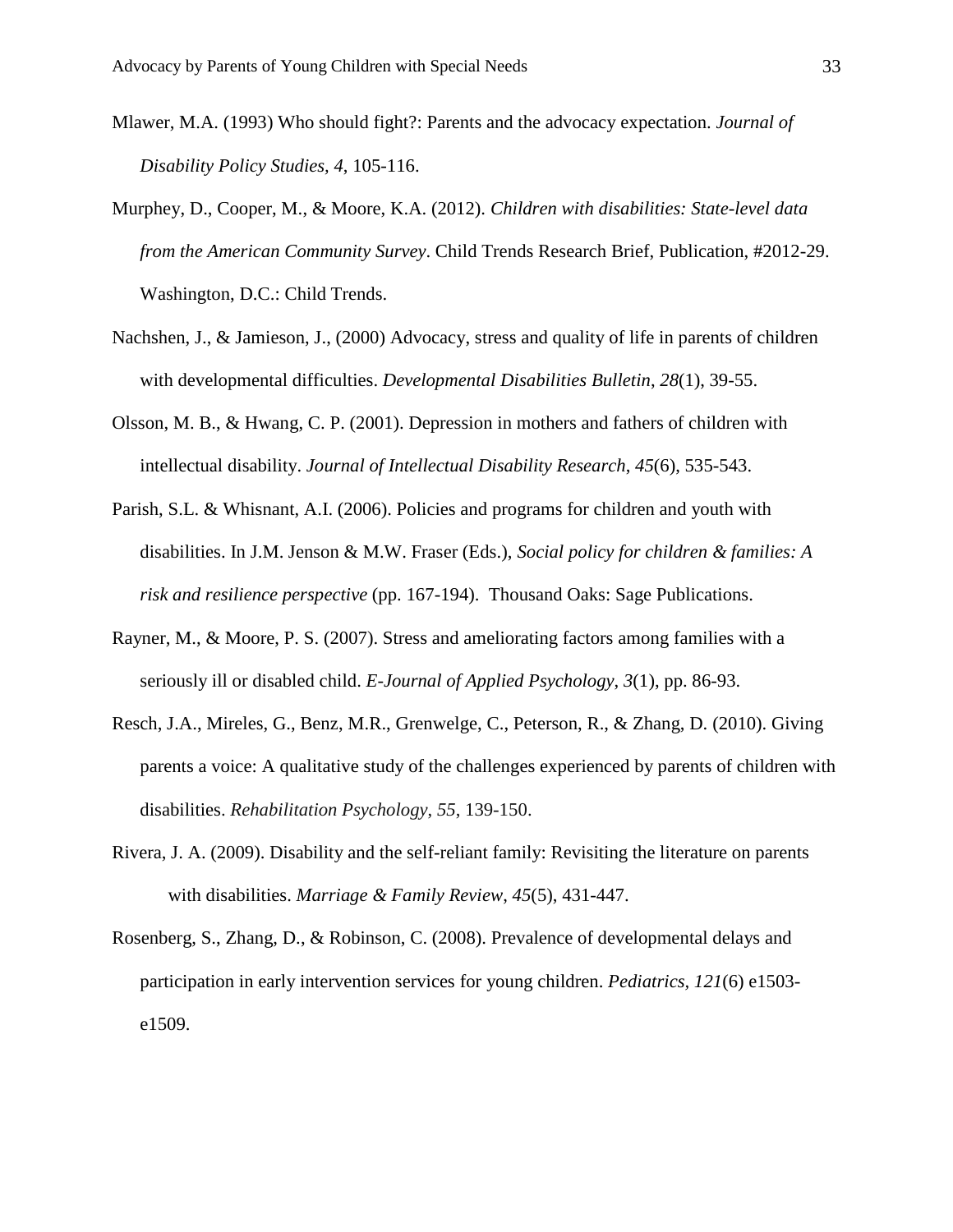- Shevell, M. I., Majnemer, A., Rosenbaum, P., & Abrahamowicz, M. (2001). Profile of referrals for early childhood developmental delay to ambulatory subspecialty clinics. *Journal of Child Neurology*, *16*(9), 645-650.
- Sices, L. (2007). *Developmental screening in primary care: The effectiveness of current practice and recommendations for improvement*. Washington, D.C.: The Commonwealth Fund.
- Singer, G. H., Marquis, J., Powers, L. K., Blanchard, L., DiVenere, N., Santelli, B., Ainbinder, J.G., & Sharp, M. (1999). A multi-site evaluation of parent to parent programs for parents of children with disabilities. *Journal of Early Intervention*, *22*(3), 217-229.
- Tervo, R. C. (2005). Parent's reports predict their child's developmental problems. *Clinical pediatrics*, *44*(7), 601-611.
- Trainor, A. (2010). Diverse approaches to parent advocacy during special education home school interactions. *Remedial and Special Education*, *31*, 34–47.
- Turnbull, A.P., & Leonard, J. (1981). Parent involvement in special education: Emerging advocacy roles. *School Psychology Review, 10*(11), 37-44.
- Vincent, C. (2000). *Including parents: Education, citizenship and parental agency*. Buckingham: Open University Press.
- Wang, M., Mannan, H., Poston, D., Turnbull, A. P., & Summers, J. A. (2004). Parents' perceptions of advocacy activities and their impact on family quality of life. *Research and Practice for Persons with Severe Disabilities*, *29*(2), 144-155.
- Weimiao, F., & Yan, Z. (2010). Factors affecting response rates of the web survey: A systematic review. *Computers in Human Behavior, 26*(2), 132-139.
- Weiss, B.D., & Coyne, C. (1997). Communicating with patients who cannot read. *The New England Journal of Medicine, 337*, 272–274.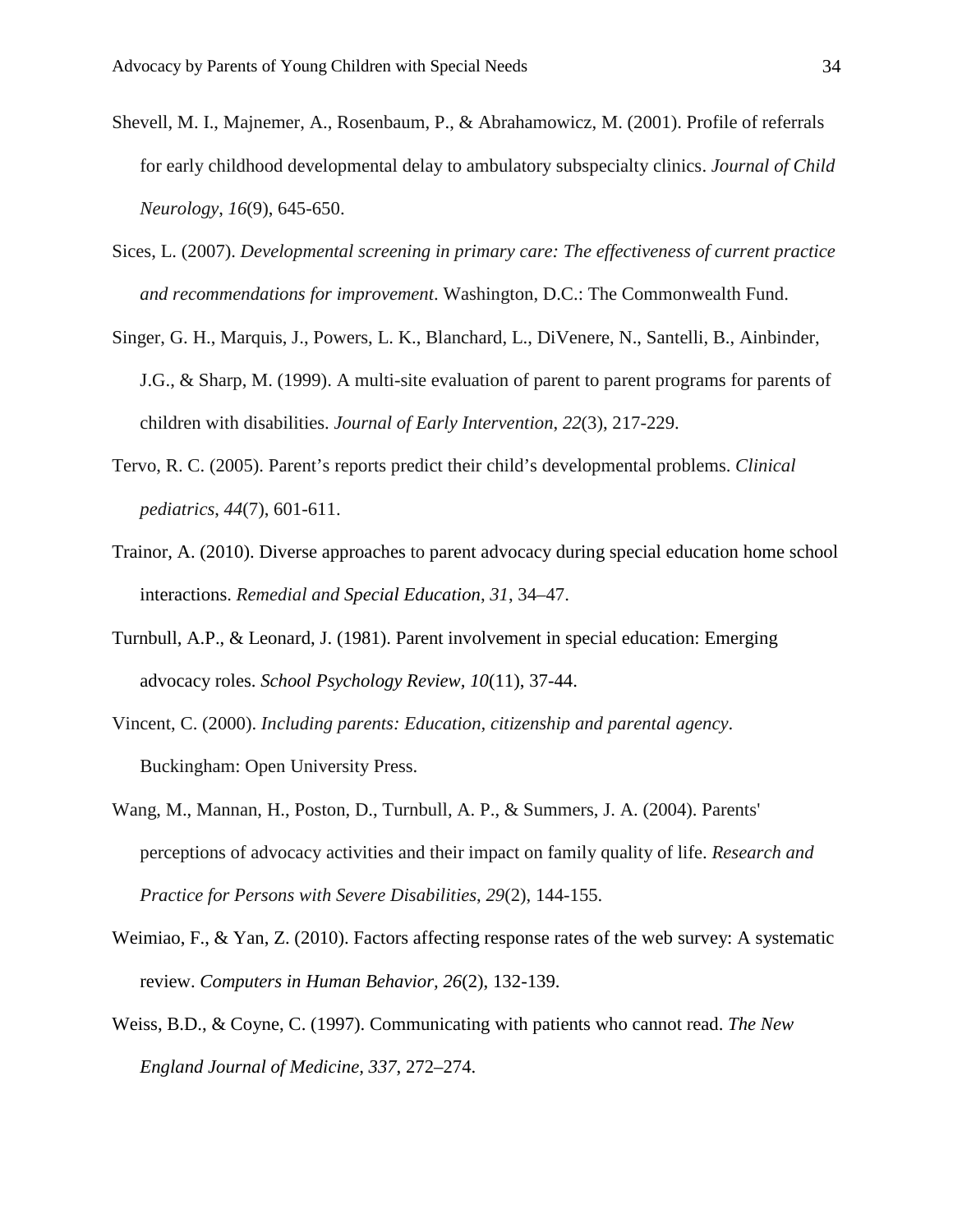Zaretsky, L. (2004). Advocacy and administration: From conflict to collaboration. *Journal of* 

*Educational Administration*, *42*(2), 270-286.